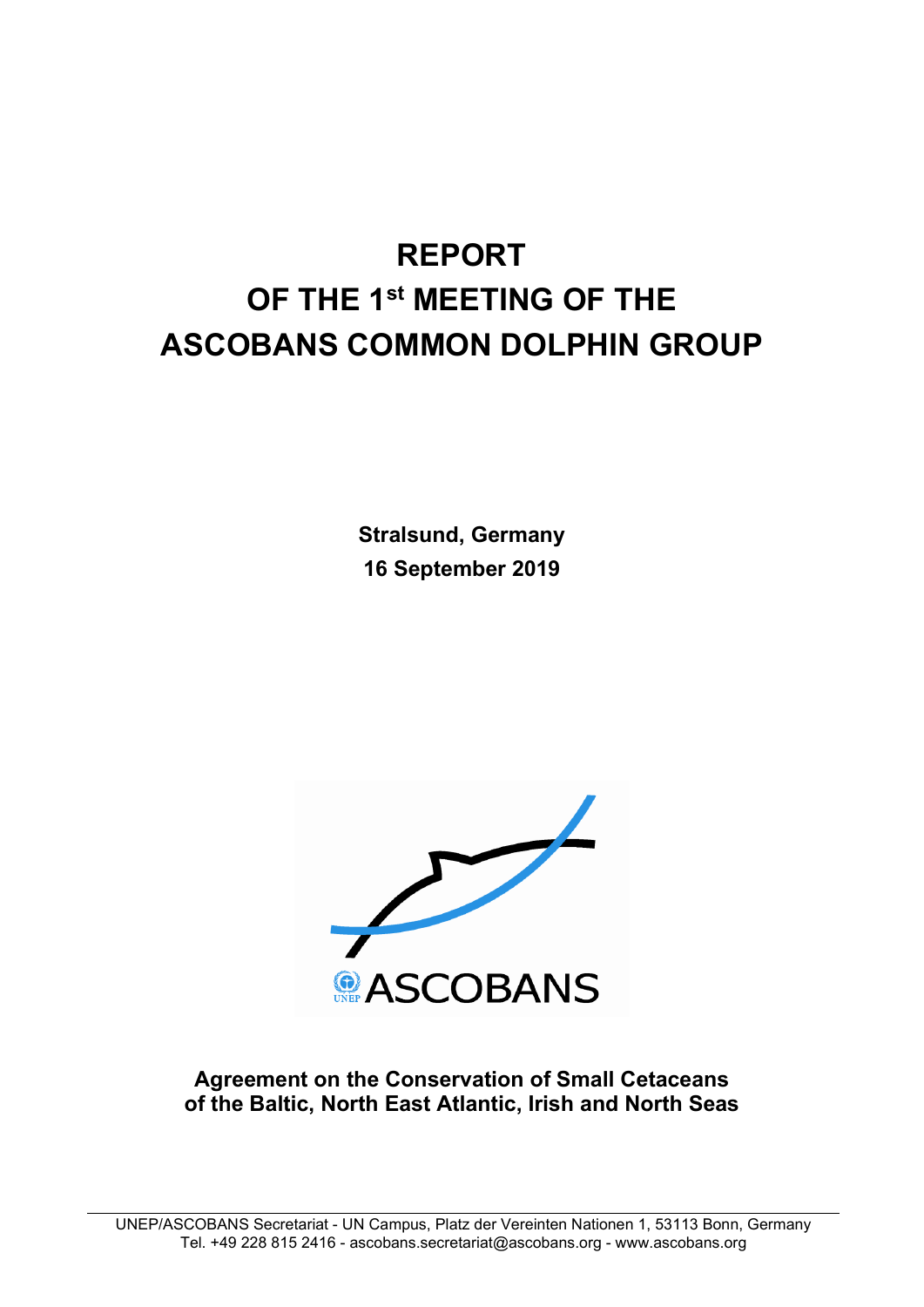## **Table of Contents**

| 1. |                                                                      |                                                                                                   |  |  |  |  |
|----|----------------------------------------------------------------------|---------------------------------------------------------------------------------------------------|--|--|--|--|
|    | $1.1$ .                                                              |                                                                                                   |  |  |  |  |
|    | 1.2.                                                                 |                                                                                                   |  |  |  |  |
| 2. |                                                                      |                                                                                                   |  |  |  |  |
| 3. |                                                                      | Activities contributing to implementation of the Species Action Plan for the North-East Atlantic  |  |  |  |  |
|    | 3.1.                                                                 |                                                                                                   |  |  |  |  |
|    |                                                                      |                                                                                                   |  |  |  |  |
|    | 4.1.                                                                 |                                                                                                   |  |  |  |  |
|    | 4.2.                                                                 | Update on OSPAR Marine Mammal Expert Group's work on developing mammal MSFD                       |  |  |  |  |
|    |                                                                      |                                                                                                   |  |  |  |  |
|    | 5.1.                                                                 |                                                                                                   |  |  |  |  |
|    | 5.2.                                                                 |                                                                                                   |  |  |  |  |
|    | 5.3.                                                                 |                                                                                                   |  |  |  |  |
|    | 5.4.                                                                 | Report back from the OSPAR-HELCOM workshop on developing indicators on bycatch .9                 |  |  |  |  |
|    | 5.5.                                                                 |                                                                                                   |  |  |  |  |
|    | 5.6.                                                                 | Overview of strandings, life history and fisheries interactions of the short-beaked Common        |  |  |  |  |
| 6. |                                                                      | Current status of the ACCOBAMS Conservation and Management Plan for Mediterranean                 |  |  |  |  |
| 7. |                                                                      | Discussion and prioritizing actions for the SG and Range States over the forthcoming year  14     |  |  |  |  |
| 8. |                                                                      |                                                                                                   |  |  |  |  |
| 9. |                                                                      |                                                                                                   |  |  |  |  |
|    |                                                                      |                                                                                                   |  |  |  |  |
|    |                                                                      | Annex 1: Recommendations from the 1 <sup>st</sup> Meeting of the ASCOBANS Common Dolphin Group 15 |  |  |  |  |
|    |                                                                      |                                                                                                   |  |  |  |  |
|    |                                                                      |                                                                                                   |  |  |  |  |
|    |                                                                      |                                                                                                   |  |  |  |  |
|    | Annex 5: Terms of Reference for the ASCOBANS Common Dolphin Group 22 |                                                                                                   |  |  |  |  |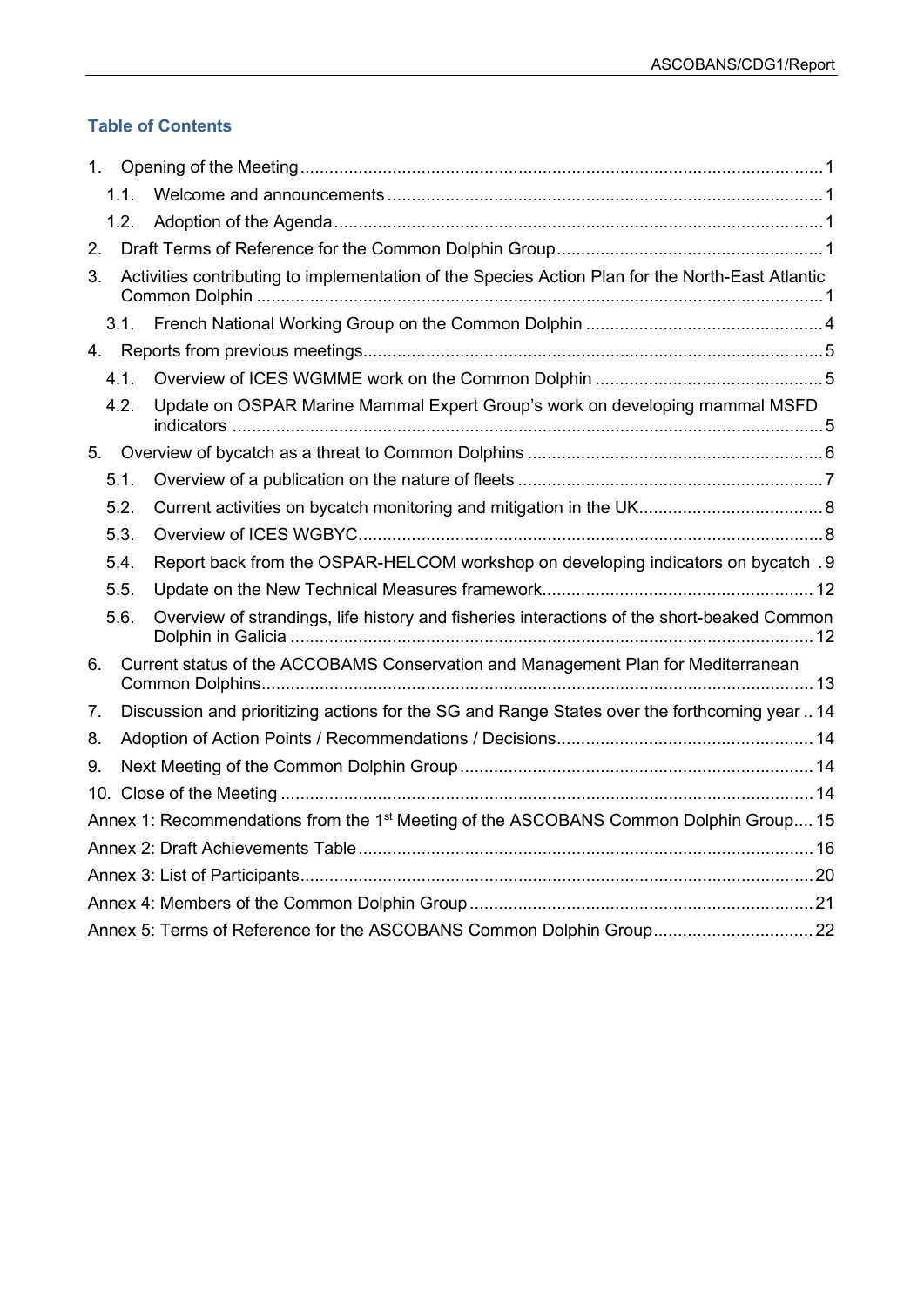## **REPORT**

## **OF THE 1ST MEETING OF THE COMMON DOLPHIN GROUP**

## <span id="page-2-0"></span>**1. Opening of the Meeting**

#### <span id="page-2-1"></span>**1.1. Welcome and announcements**

Sinéad Murphy, Co-chair of the Steering Group for the ASCOBANS Species Action Plan (SAP) for the North-East Atlantic Common Dolphin (hereinafter the 'Common Dolphin Group'), opened the meeting at 09:10. It was noted that that Fiona Read, Farah Chaudry and Al Kingston would make presentations remotely.

Vincent Ridoux, Co-chair of the Common Dolphin Group, explained that Florence Caurant had taken over his role at their workplace and suggested she therefore replace him as the Co-chair. Comments were invited from the floor. As there were no objections, Ms. Caurant moved to the chairing table next to Ms. Murphy.

Ms. Murphy listed the current members of the Steering Group (see Annex 4 to this report). The question of whether additional representation from Portugal (and Spain) should be sought was discussed. Currently the responsible authorities in Portugal only reported to ACCOBAMS. Peter Evans suggested Antonio Teixeira from Portugal. Catherine Bell confirmed she could join the Steering Group. It was acknowledged with thanks that the member representing ACCOBAMS was Joan Gonzalvo.

## <span id="page-2-2"></span>**1.2. Adoption of the Agenda**

Ms. Murphy invited comments from the floor. As there were no objections, the agenda was adopted, with the mentioned additional presentation.

#### <span id="page-2-3"></span>**2. Draft Terms of Reference for the Common Dolphin Group**

Ms. Caurant presented the draft terms of reference (TOR) for the Steering Group (Annex 5). Fabian Ritter assumed this was an ASCOBANS working group and asked if ACCOBAMS had a Common Dolphin expert in the group.

Mr. Ridoux pointed out that ACCOBAMS had a Conservation and Management Plan (CMP), but nothing had yet been developed specifically for the Common Dolphin – though a draft plan had been submitted to the ACCOBAMS Parties during the mid-2000s. It was highlighted that the Common Dolphin Group could work in cooperation with all the Range States from ACCOBAMS area as well.

Mark Simmonds was excited about the SAP and wondered why the review period was every six years. Ms. Caurant said that it was aligned with the reporting period of the European Commission (EC) Marine Strategy Framework Directive (MSFD). Mr. Simmonds wondered whether a review to assess the effectiveness of the SAP could be done every 2-3 years. Mr. Ridoux said this would be taken care of with an 'Achievements Table' which would be presented at each SAP meeting. An implementation review would then be undertaken at least at every meeting of the Common Dolphin Group.

#### <span id="page-2-4"></span>**3. Activities contributing to implementation of the Species Action Plan for the North-East Atlantic Common Dolphin**

Ms. Caurant presented the 'Achievements Table' that was based on the SAP Actions and Tasks under each Action. It would include a description of the activities undertaken by each Range State and progress status coloured with green (routinely undertaken in a consistent way), yellow (tasks being undertaken/still in progress) and orange (task only commenced/would be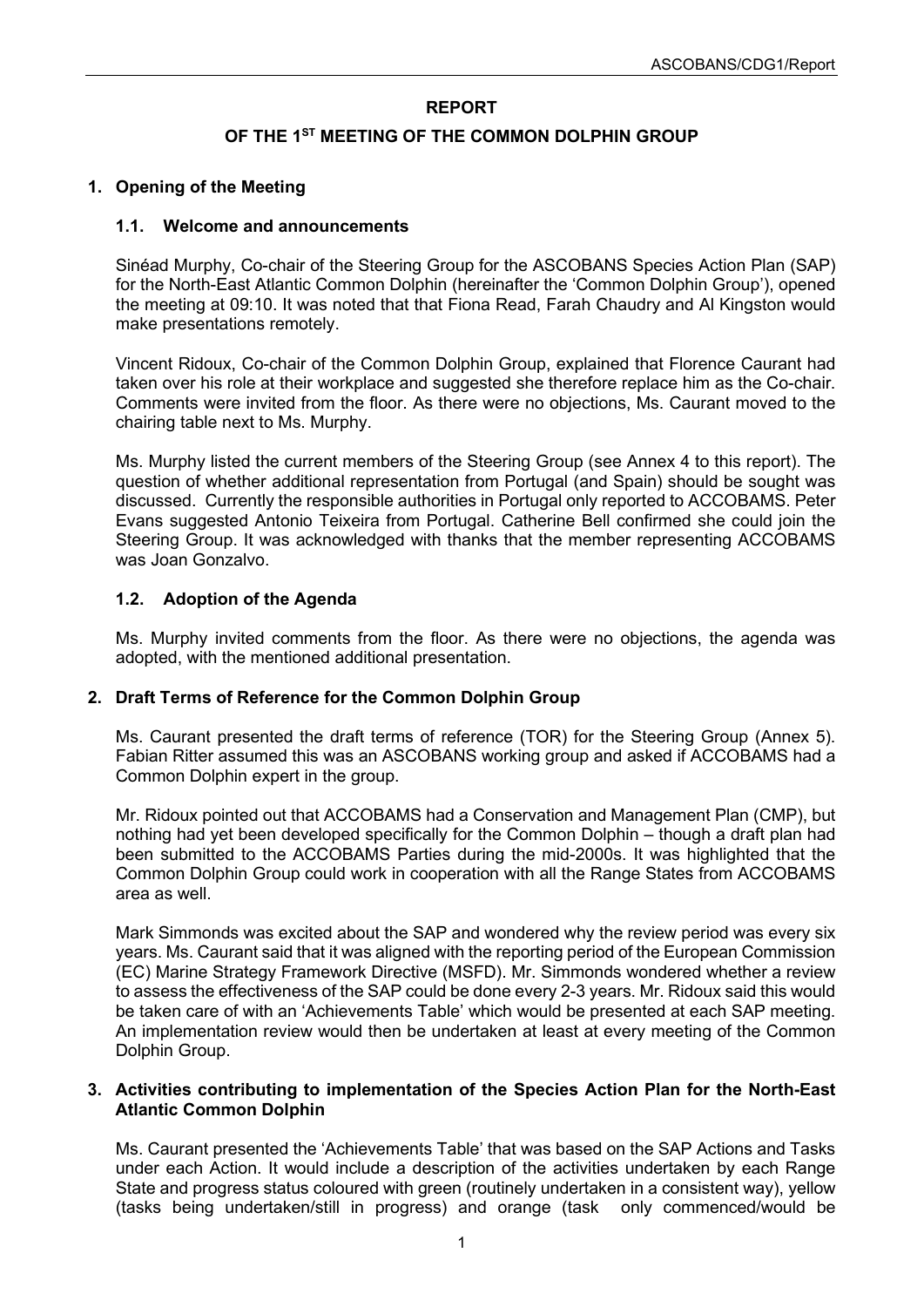undertaken in the near future). It was pointed out that the North Sea and Jastarnia Groups used the traffic light system as well. It would be good to have coherence between the ASCOBANS species action plans. **It was agreed that colour coding of the Common Dolphin SAP Achievements Table should correspond with the progress report tables of the ASCOBANS North Sea and Jastarnia Plans for the conservation of the Harbour Porpoise**.

Mr. Ridoux presented activities undertaken by France in the draft Achievements Table (Annex 2). SAMM covered the French Atlantic coast in the winter 2011-2012 and the summer 2012, collecting distributional data on marine megafauna (cetaceans, seabirds, turtles, large fishes) and human activities (boats, fishing buoys, floating marine litters). More recently the marine natural park of Pertuis Charentais and Gironde Estuary funded a similar study at a more local scale, to investigate seasonal changes in the distribution of marine megafauna (February, May, August, November 20[1](#page-3-0)9 and 2020). Ifremer<sup>1</sup> was also maintaining a fishing record according to different fishing gear. There had been a meeting with Météo France this week and it was noted that Météo France was working in the Atlantic (Spain, Portugal, west of the UK) and also across the Mediterranean. Météo France should be able to provide more data regarding SAP action RES-03[2](#page-3-1) Task 2 'Complete seasonal risk assessment/risk mapping of relevant human activities and Common Dolphin distribution in order to meet the agreed objectives of Resolution 7, MOP 4, Resolution 7, MOP 5 and Resolution 5, MOP 8.'

Mr. Simmonds asked if anyone was undertaking telemetry work on Common Dolphins. Nobody knew if this was taking place. Mr. Ridoux commented that Common Dolphins were extremely sensitive: when handled they could die, and many of them died when live-stranded. Mr. Ritter asked if we knew about the hearing abilities of the Common Dolphin. Ms. Murphy agreed this was one of the things recommended for research during the development phase of the SAP. Ms. Caurant emphasized that bycatch was still the greatest threat and while for example pollution had effects on the species, bycatch remained the primary threat.

Ms Murphy provided an overview of research activities in Ireland regarding the Common Dolphin. As part of various projects funded through University College Cork, strandings, health status, life history, pollutant and genetic data had been collected between 1990 and 2007; some of which were worked up as part of Ms Murphy's PhD on the species in the region. Since then, data collection for strandings and bycatch observer programmes, as well as pollutant studies, were collected on an *ad hoc* basis, funded through mechanisms such as the Marine Institute's Beaufort Marine Research Awards and Bord Iascaigh Mhara. In 2017, a marine mammal necropsy strandings project had been re-established, funded by the Irish Marine Institute and the European Maritime and Fisheries Fund (EMFF)<sup>[3](#page-3-2)</sup>. Part of this work was to assess bycatch in stranded small cetacean carcasses, work that was undertaken by the Regional Veterinary Laboratory in Cork, Irish Whale and Dolphin Group (IWDG), GMIT and the Institute of Zoology, London. The necropsy protocol employed in the project was an adaptation of the one used by the UK CSIP and included additional criteria for identifying bycatch on necropsy, outlined in the paper 'Discrimination between bycatch and other causes of cetacean and pinniped stranding' authored by researchers at Wood Hole Institute in the US and colleagues<sup>[4](#page-3-3)</sup>.

Common Dolphin strandings in Ireland occurred mainly on the west and south coasts, and peaked in the months of January, February, March and December[5](#page-3-4). Strandings of Common Dolphins had increased year on year along the Irish coast since 2013, especially over the winter period (December to February); an increase out of proportion with other species. Of the 36 Common Dolphins necropsied between June 2017 and March 2018 for which results were

<span id="page-3-0"></span><sup>1</sup> L'Institut Français de Recherche pour l'Exploitation de la Mer.

<span id="page-3-1"></span><sup>&</sup>lt;sup>2</sup> 'Improve understanding of causes of seasonal and annual variation in abundance and distribution, particularly in relation to human activities'.

<span id="page-3-3"></span><span id="page-3-2"></span><sup>3</sup> [https://emff.marine.ie/marine-biodiversity/assessment-species-catch-composition-fisheries-posing-risk-biodiversity](about:blank) <sup>4</sup> [http://www.int-res.com/abstracts/dao/v127/n2/p83-95/](about:blank)

<span id="page-3-4"></span><sup>5</sup> [https://www.cambridge.org/core/journals/journal-of-the-marine-biological-association-of-the-united](about:blank)[kingdom/article/temporal-and-spatial-trends-in-stranding-records-of-cetaceans-on-the-irish-coast-](about:blank)[20022014/6509CE11F73A25618F15C8F5C26C174D](about:blank)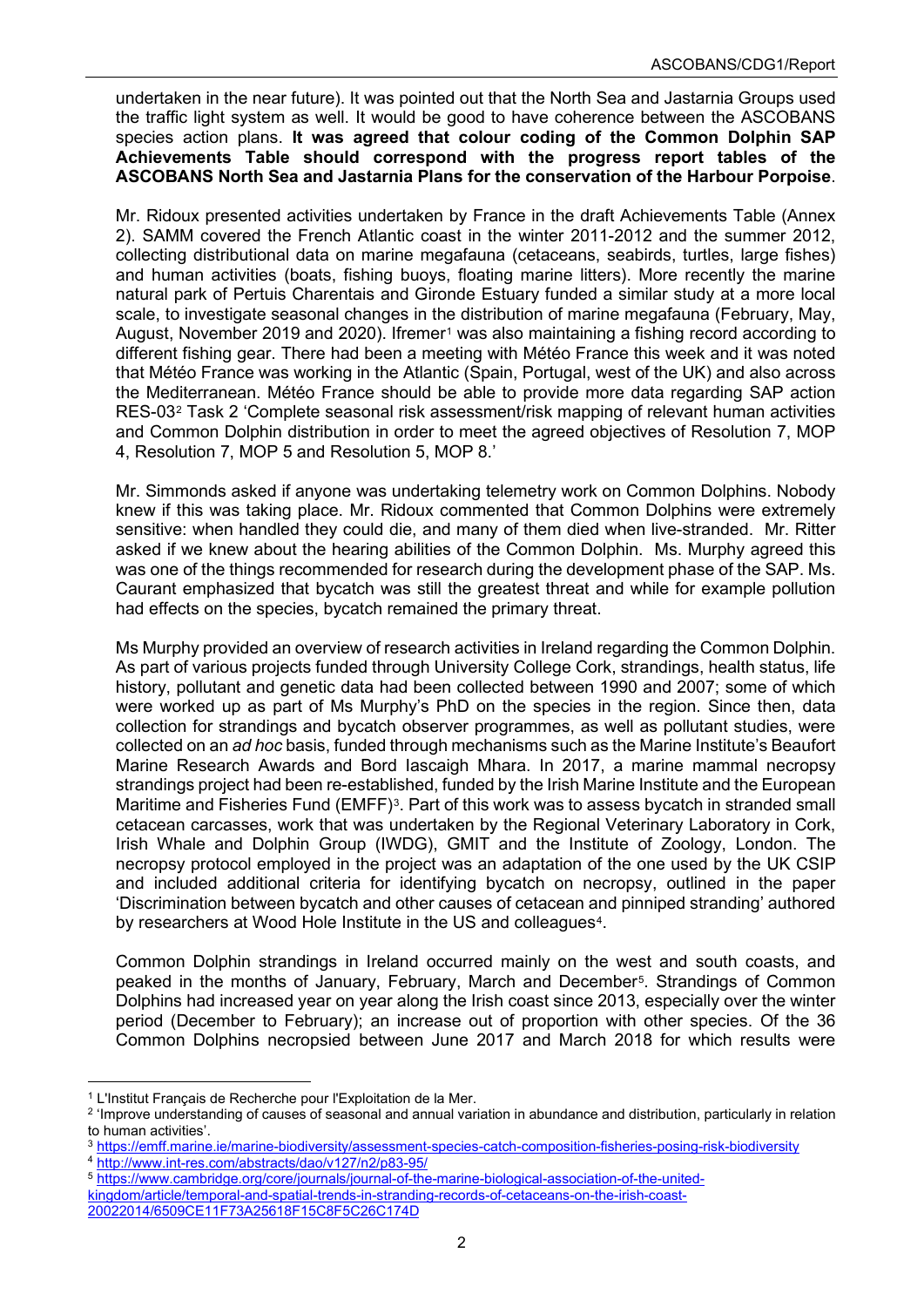available, causes of death were attributed to infectious disease (47 per cent), starvation/hypothermia (19 per cent), live stranding (14 per cent ), gas embolism (3 per cent), suspected bycatch (3 per cent ), other (6 per cent), or were not established (8 per cent). Preliminary results suggested that incidences of infectious diseases and starvation were higher than reported elsewhere.

Funding was also provided through the EMFF to enhance the Irish observer sampling scheme under the Data Collection Framework, as well as hiring a temporary Scientific and Technical Officer to look at the impacts of fisheries on habitats and species in coastal European marine sites/Natura sites. This work would include the development of fishing pressure indicators.

Ms Murphy also reported on the recent abundance estimates from the Irish aerial ObSERVE survey. The most recent abundance estimates from the SCANS-III survey (July 2016) of 467,673 individuals (CV=0.26; 95% CI: 281,100-778,000) covered the European continental shelf and UK offshore waters, but did not include the contemporaneous aerial survey data from the Irish Exclusive Economic Zone (EEZ) which was recently published by Rogan et al. $6$ . These authors reported 33,215 (CV=41.52; 95% CI: 19,844-55,595) Common Dolphins at that time. This included Common Dolphins identified to species, and undifferentiated Common/Striped Dolphins (but these were likely to have been almost all Common Dolphins) in this area. The ObSERVE survey results from 2015-17 for the Irish EEZ showed considerable variation between seasons and years. During the July 2016 aerial survey flights in both ObSERVE and SCANS-III, no Common Dolphins were seen in the Irish Sea (in contrast to the results in July 2004 from SCANS-II), suggesting that, at the time, Common Dolphins might have been concentrated further south in the Bay of Biscay and around the Iberian Peninsula, where abundance estimates were highest.

It was noted that as the Irish aerial survey was not accurate to species for the Common Dolphin, which could be mistaken for other small delphinid species, that the survey methodology should be reviewed.

The UK had collected more than three decades of data through the cetacean strandings investigation programme [\(CSIP\)](https://ukstrandings.org/) which recorded cases of dead stranded animals around the UK, and performed post-mortem analysis on a subset of these animals to determine contributing factors to the stranding event and where possible, the cause of death. Samples were also collected for analysis of e.g. diet and life history parameters. Common Dolphins were one of the most commonly recorded species under the CSIP, contributing to a growing dataset on pressures and threats including any evidence of bycatch. A dedicated on-board bycatch observer programme was also funded in the UK, enabling assessment of bycatch risk as well as reporting on effectiveness of applied mitigation measures (see Section 5.2). A Bycatch Mitigation Initiative was being drafted with the aim of addressing bycatch in the UK, tying in with actions identified within the Common Dolphin SAP. A national bycatch steering group has also been convened to take ownership of addressing bycatch in the UK, and ensure representative stakeholder participation.

Species distribution was monitored through coordination of and participation in systematic widescale surveys (e.g. Small Cetacean Abundance in the North Sea and Adjacent waters [\(SCANS\)](https://synergy.st-andrews.ac.uk/scans3/)) which supported identification of trends in distribution, which could be considered alongside trends in pressures such as bycatch risk identified through the aforementioned programmes. A project titled the Joint Cetacean Data Programme [\(JCDP\)](https://jncc.gov.uk/our-work/joint-cetacean-data-programme/) was also underway to facilitate standardization and collation of other distribution data sources for combined use in analyses to maximize effectiveness of ongoing data collection effort around the NE Atlantic.

Ms. Murphy presented a table on the bycatch data by métier from Spain from 2015 to 2018 and during that time, two Common Dolphins had been reported as bycaught in 771 observed fishing trips in the North-east Atlantic.

<span id="page-4-0"></span><sup>6</sup> [https://www.dccae.gov.ie/en-ie/natural-resources/topics/Oil-Gas-Exploration-Production/observe](about:blank)[programme/Pages/ObSERVE-Programme.aspx](about:blank)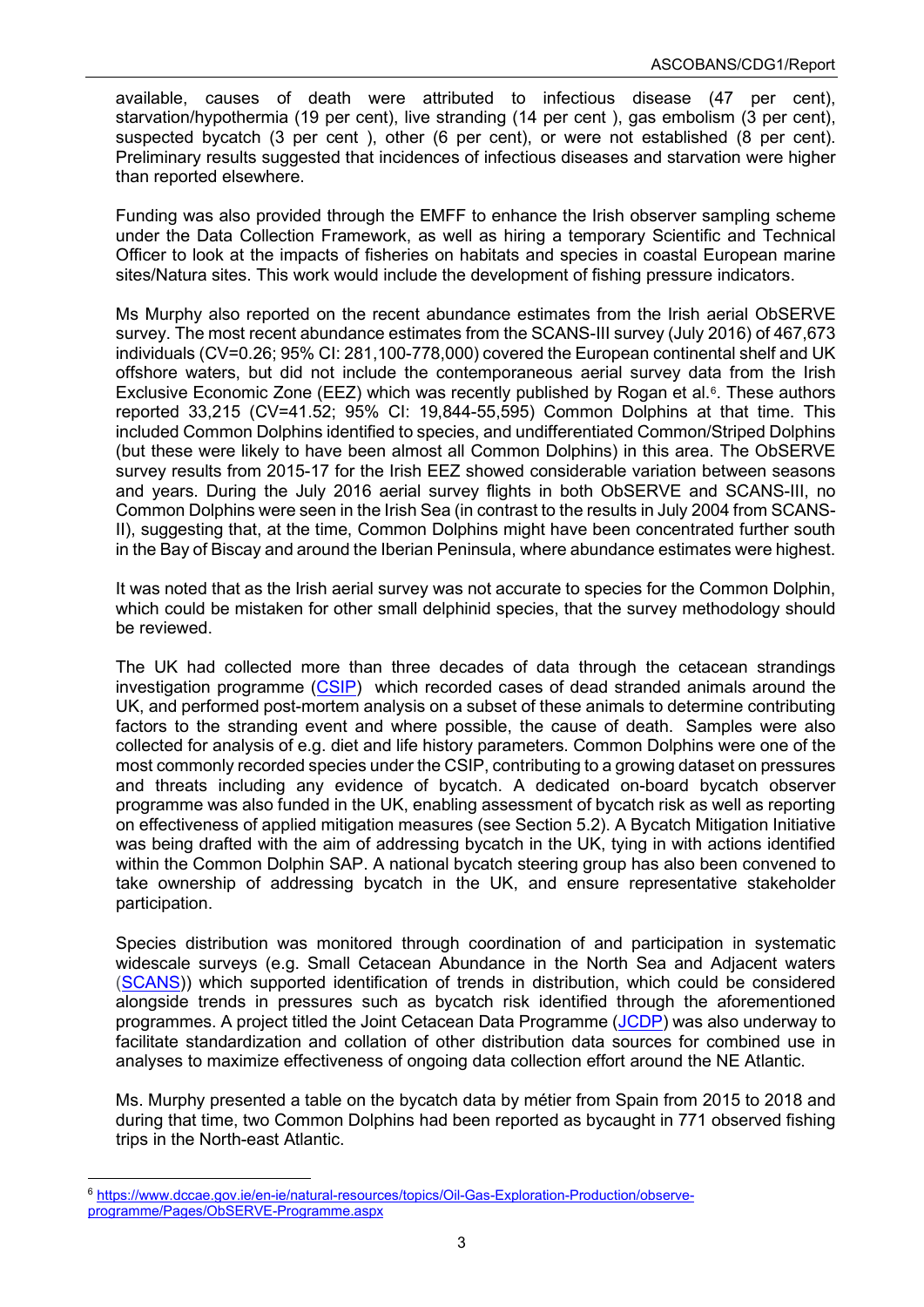The deadline for completing the Achievements Table was discussed. Realistically it could be completed in 2-3 weeks.

## <span id="page-5-0"></span>**3.1. French National Working Group on the Common Dolphin**

Mr. Ridoux delivered a [presentation](https://www.ascobans.org/en/document/small-cetacean-bycatch-bay-biscay) prepared by Laureline Gauthier[7](#page-5-1), who was leading the French national working group on cetacean bycatch. There had been Multiple Stranding Events (MSE) of small cetaceans along the Atlantic seaboard in the winter: 950 in 2017, 700 in 2018 and 1,188 in 2019 – with the majority showing bycatch marks.

A national working group on cetacean bycatch had been established in April 2017 to improve knowledge for a better understanding on cetacean and fisheries interactions, to prevent bycatch by implementing mitigation actions, and to sensitize fishermen for a better participation to the above-mentioned objectives. The working group consisted of administrations (central and regional services of the Ministry of Food and Agriculture and the Ministry of Ecology), scientists, fisheries, and NGOs.

The first scientific analyses were undertaken by Observatoire Pelagis using data from winter 2016-2017. These data showed a strong correlation between the Common Dolphin mortality areas and the distribution of three fishing fleets in the Bay of Biscay. The (putative) period and gear of higher risk was from 1 December to 30 April and the French pair trawlers (PTM\_FR), respectively.

Measures implemented for winter 2018-2019 included: (1) to improve knowledge of interactions between the fleet (PTM\_FR) and the small cetacean populations, bycatch observer coverage onboard the above-mentioned fleet would be increased. In addition, carcasses would be tagged and dropped off at sea by observers to estimate the proportion of dead animals that strand along a coastline. (2) To prevent bycatch, vessels of the fleet (PTM\_FR) would be fitted with acoustic deterrents aiming at preventing cetaceans from entering the trawls. (3) To enforce the existing regulation, all fishermen were to declare marine mammal bycatch from 1 January 2019 onwards.

First results from the first measure (on-board monitoring): an increased sampling rate (205 days at sea out of 740 days at sea, i.e. 28 per cent) had been achieved for PTM\_FR. Twelve out of 14 active PTM pairs had been monitored during at least one trip by an onboard observer – the fleet sampling rate appeared to be good. Thirty-one Common Dolphins had been bycaught by the French pair trawler fleet during the period of higher risk. Of those, 26 individuals had been tagged before being dropped off at sea by observers, of which only three had been recovered by the French stranding scheme. Results from the second measure (deployment of pingers): all PTM pairs had been fitted with two to four DDD003 pingers. Pingers had been reported to be correctly deployed. Third measure (compulsory declaration): a guide was prepared and distributed to help fishermen in this respect, and sensitisation of fishermen was to be continued.

Results from 2018-2019 indicated that although the French pair trawl fleet generated incidental catches, they did not account for all observed strandings. Therefore, the objectives for winter 2019-2020 were to pursue knowledge acquisition; initiate collaborations to understand, monitor and reduce bycatches in French fishing fleets, specifically French gill/trammel netters, as well as fleets from other EU Member States operating in the area; and to engage with other stakeholders at the regional level. In France, ultimately the challenge was to engage gillnet fishers and improve their participation in the national working group.

Vedran Nikolic (European Commission) raised the issue of the future of pingers, given their effect on animals and keeping in mind their possible impacts. Eunice Pinn noted that in the UK, pingers were effective for the Harbour Porpoise, but that for the Common Dolphin, whilst they did reduce bycatch, the results were less conclusive. Mr. Ridoux explained that in the case of pelagic

<span id="page-5-1"></span><sup>7</sup> Direction des pêches maritimes et de l'aquaculture, Ministère de l'agriculture et de l'alimentation, France.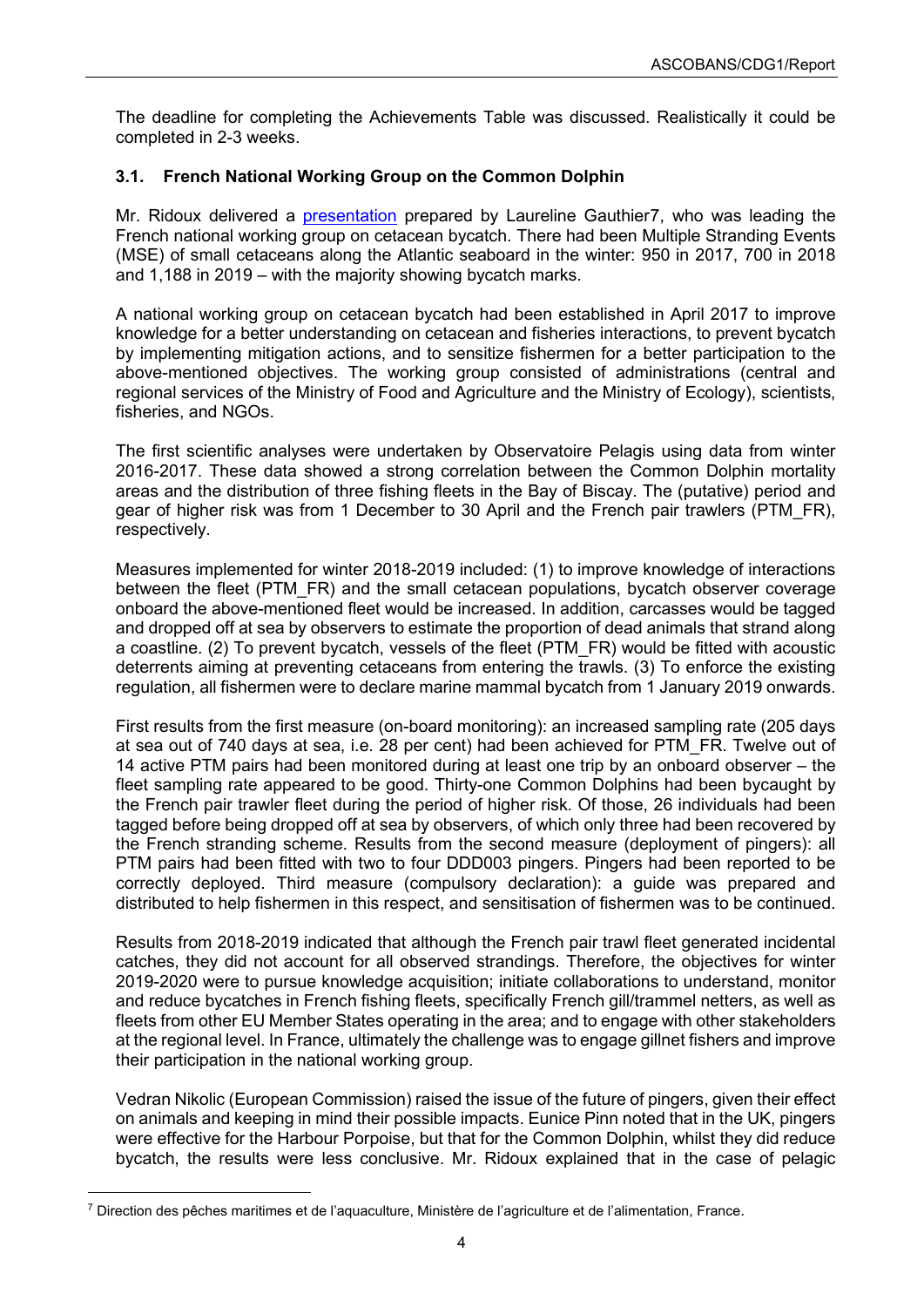trawlers the number of pingers to be deployed was limited so their negative effect would be acceptable. Nonetheless, Observatoire Pelagis was working with Ifremer on the development of a new pinger, that would be placed in the cone area in trawlers. Dolphins already knew the trawler was there – it was very noisy - therefore only pingers with deterring effect would potentially be efficient. However, when dolphins realized they were in nets, they tried to escape through the mesh and not through the entrance. Mr. Simmonds noted that dolphins had no opportunity to learn from escaping the nets (because they died) so suggested that dolphins should be helped to find out about where the exit was. Mr. Ridoux welcomed ideas on how to do that. One idea could be to reposition the pingers in trawlers.

#### <span id="page-6-0"></span>**4. Reports from previous meetings**

## <span id="page-6-1"></span>**4.1. Overview of ICES WGMME work on the Common Dolphin**

Ms. Pinn, who was previously a Chair of the Working Group on Marine Mammal Ecology (WGMME) of ICES<sup>8</sup>, [presented](https://www.ascobans.org/en/document/key-outputs-wgmme-2019-relating-common-dolphins) the key outputs from the WGMME 2019 report. The report highlighted the mass stranding event in February-March 2017 of 793 cetaceans on the French Atlantic coast, of which 84 per cent were Common Dolphins.

Portugal's SafeSea and Life+ MarPro projects conducted systematic annual aerial surveys in 2010-2015, and the Common Dolphin was one of the most abundant species recorded. Bycatch limit reference points for Common Dolphins inhabiting waters off the Iberian Peninsula were estimated in 2017 by Saavedra using a minimum realistic ecosystem model implemented with GADGET. A bycatch threshold/limit of 1.4 per cent of the best available abundance estimate for the species was suggested, noting that the calculated confidence limits indicate that the bycatch limits should be reduced to 0.7 per cent for Common Dolphins to be precautionary.

The Irish ObSERVE data showed large differences in densities (sightings per area) between seasons for the species, namely summer and winter.

It was noted that Spain and the UK were undertaking work on marine litter. In Spain, microplastics were investigated in the stomachs of stranded Common Dolphins during 2005-2010. Common Dolphins had a 94 per cent probability of having microfibres in the stomach contents, with an average number of 3.6 fibres with an average size of 3.73 mm. In the UK, microplastics were detected in all 16 Common Dolphins assessed, with total numbers of microplastics ranging from 1–12 (mean 5.7 MPs). Macroplastic (green netting) was recorded in a juvenile Common Dolphin.

#### <span id="page-6-2"></span>**4.2. Update on OSPAR Marine Mammal Expert Group's work on developing mammal MSFD indicators**

Ms. Chaudry gave this update remotely. The UK´s work had mainly focused on seals, with OSPAR[9](#page-6-4) and HELCOM[10](#page-6-5). The OSPAR Marine Mammal Expert Group had been working on the M3/M5 Harbour and Grey Seal indicators (led by the UK) along with M4 Cetacean Abundance and Distribution (led by the Netherlands) and M6 Marine Mammal Bycatch (led by the UK) indicators in preparation for the Quality Status Report to be published in 2023. There was still some work to be done around threshold values for M4 Cetacean Abundance and Distribution for this to be agreed by the OSPAR Contracting Parties.

A joint OSPAR-HELCOM workshop on developing indicators for seabird and marine mammal bycatch was held in 2019 to discuss thresholds. The outcome of this workshop and subsequent discussions within OSPAR's Marine Mammal Expert Group was that assessments of marine mammal bycatch mortality would be made for the Harbour Porpoise, Common Dolphin and Grey Seal. There was still some work to be done around thresholds for marine mammal bycatch;

<span id="page-6-3"></span><sup>8</sup> The International Council for the Exploration of the Sea.

<span id="page-6-5"></span><span id="page-6-4"></span><sup>9</sup> The Convention for the Protection of the Marine Environment of the North-East Atlantic, or the OSPAR Convention. <sup>10</sup> The Baltic Marine Environment Protection Commission, or the Helsinki Commission.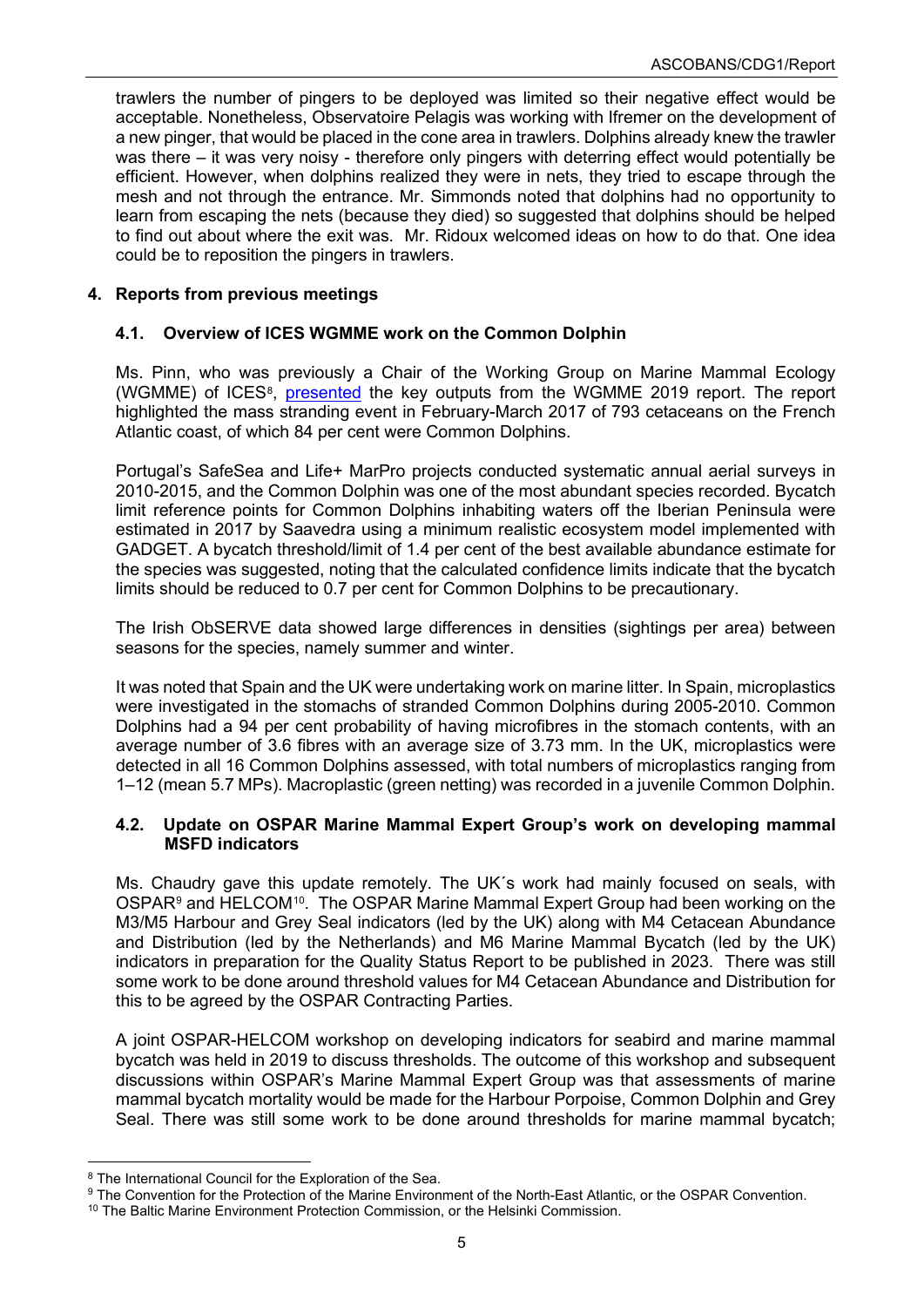however, use of the ASCOBANS precautionary approach of a threshold of 1 per cent of best available abundance would be considered for data-poor species*.*

In addition, a new candidate indicator was proposed in 2019 for PCB toxicity in marine mammals. This indicator is still under development, including collation of what data are currently available from Parties. Parties were supportive of developing this indicator.

Mr. Simmonds inquired about the steer from OSPAR on the threshold issue and asked whether there was a connection with ASCOBANS. If a threshold value had not been agreed in an expert group, OSPAR preferred not to go ahead.

## <span id="page-7-0"></span>**5. Overview of bycatch as a threat to Common Dolphins**

A presentation was provided by Ms. Murphy which summarized a publication in press<sup>[11](#page-7-1)</sup> on 'Conservation management of Common Dolphins: Lessons learned from the North-East Atlantic'. Ms. Murphy agreed to share the publication with the Steering Group once published. The presentation also summarized information reviewed in the 2013 publication on 'The Shortbeaked Common Dolphin (*Delphinus delphis*) in the North-eastern Atlantic: distribution, ecology, management and conservation status.' [12](#page-7-2)

One population was considered to exist within the North-east Atlantic, though the extent of the range of the population was unknown - sampling of individuals that inhabited waters beyond the continental shelf for genetic analysis was required. Until further genetic analysis had been undertaken, ICES proposed in 2014 one management/assessment unit for the Common Dolphin within the NE Atlantic, the waters of which encompassed OSPAR regions II, III and IV.

An increase in abundance in continental shelf waters between the SCANS II/CODA surveys (2005 and 2007) and the SCANS III (2016) survey very probably reflected either latitudinal or offshore–inshore movements, or a mixture of the two – rather than an increase in total population size. However, as samples analysed to date for genetic and cranial morphometric analyses had been obtained prior to 2016, it was unknown if the influx of individuals into the region were from the same population. Changes in occurrence of the species were also reported in the recent past in waters beyond the continental shelf; a possible decline in density/distribution in offshore waters was reported between the NASS 1995 survey, and later NASS surveys (e.g. 2007). The IWC Sub-Committee on Small Cetaceans (2009) identified several potential reasons for the observed changes in density/distribution within the range of the NASS surveys, including (1) differences in sighting conditions (e.g. sea state); (2) uncertain species identification (as other dolphin species were sighted); (3) a true reduction in Common Dolphin density; (4) ship effect; and (5) interannual distributional shifts.

Ms Murphy presented a table of annual bycatch estimates for the species in the NE Atlantic between 1990 and 2009. Highest bycatch rates were reported for tuna driftnets (French, UK and Irish vessels) in 1999, with an estimated 2,101 Common Dolphins reported as bycatch in the region. Based on data from 1990-2000, European tuna driftnets in the NE Atlantic had a high tendency for Common Dolphin calves and yearlings to become entangled. Of the Common Dolphin bycatch sample, 37 per cent was less than one year old, and 51.2 per cent was less than two years old or smaller than 165cm in length. Driftnets in the tuna fishery were subsequently banned in 2002.

<span id="page-7-1"></span><sup>11</sup> Murphy S, Evans PGH, Pinn E, Pierce GJ. Conservation management of common dolphins: Lessons learned from the North‐East Atlantic. *Aquatic Conserv: Mar Freshw Ecosyst*. 2019; 1–30. [https://doi.org/10.1002/aqc.3212.](about:blank)

<span id="page-7-2"></span><sup>12</sup> Murphy, S., Pinn, E., and PD. Jepson. 2013. The short-beaked common dolphin (*Delphinus delphis*) in the Northeastern Atlantic: distribution, ecology, management and conservation status. Oceanography and Marine Biology: An Annual Review 51: 193-280.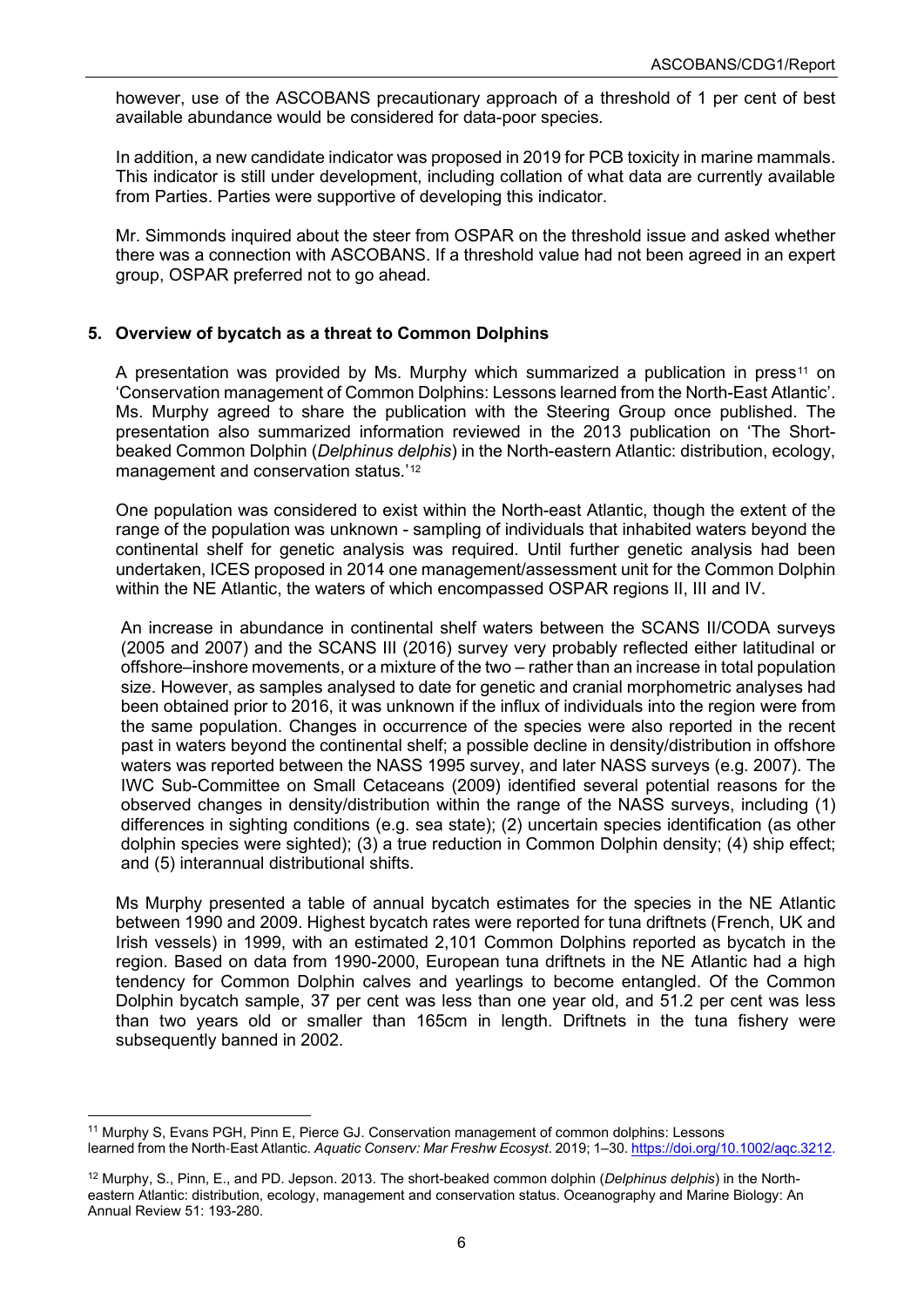In the Irish tuna pelagic trawl fishery, no Common Dolphin bycatch was observed between 2005 and 2013, owing to several mitigation measures such as cessation of fishing activities when dolphins were near; extinguishing stern lights while towing at night; lowering the trawl headline to several metres below the surface. Also, use of more powerful sonar might have curbed bycatch due to more targeted catches.

The PETRACET project (2003-2005) assessed factors influencing incidental capture in the UK and French bass pelagic trawl fisheries using a stepwise model<sup>[13](#page-8-1)</sup> – though only 32 per cent of the deviation was explained by the model. Individual Common Dolphins caught in UK bass nets (2001-2005) had been predominantly juveniles and young adults (8-10 years old). Whereas, strandings data of Common Dolphins along the UK coastline showed a peak in the three-yearold age class for dolphins diagnosed as bycatch (1990-2005). This suggested that some of the strandings of Common Dolphins diagnosed as bycatch in the region, particularly the western English Channel, might have resulted from interactions with other fisheries.

Ms Murphy further reported on work undertaken by the ICES WGBYC in 2016, which reviewed national reports for the years 2009-2013. In that year, ICES advised the European Commission that bycatches of Common Dolphins might be unsustainable – based on SCANS II & CODA abundance estimate. There was uncertainty in the assessment however, due to ambiguities in recording fishing efforts, unrepresentative sampling by gear type, and a lack of statutory reporting from some major fishing nations. In 2018, ICES evaluation and external assessments of the numbers of bycaught dolphins recorded on the shores of the Bay of Biscay indicated that a dedicated bycatch observer programme and bycatch mitigation were required for relevant fisheries in this area.

Interannual variation in stranding rates had been observed across the NE Atlantic, though the trend had predominately been increasing for all countries within the main range of the species.

Risk mapping for Common Dolphins undertaken by MERP (Marine Ecosystem Research Programme) revealed the main 'risk' areas for trawling: the western Channel/Western Approaches, Northern Bay of Biscay, and off north-west Spain. As for gillnetting, the main risk areas were off the south-west of Ireland, the northern Bay of Biscay, and off the north-west coast of Spain.

## <span id="page-8-0"></span>**5.1. Overview of a publication on the nature of fleets**

Mr. Ridoux gave a [presentation](https://www.ascobans.org/en/document/modelling-drift-bycaught-dolphin-stranded-carcasses-helps-identify-involved-fisheries) on 'Modelling the drift of bycaught dolphin stranded carcasses helps identify involved fisheries', based on the recent publication from Hélène Peltier. 1,170 small cetaceans were reported stranded along the Atlantic coast of France from 1 December 2018 to 16 April 2019. Two multiple stranding events (from late January to mid-February; and mid-March) of which 90 per cent were examined by the stranding scheme. 93 per cent were Common Dolphins and 85 per cent of the animals had bycatch marks.

External bycatch marks included net marks, fracture of rostrum, amputations, hole under jaw, flensing, and pieces of fishing gear. If no such external lesions were found, the following combination of features was considered to be suggestive of incidental catch (good body condition, having no pathological condition, fresh food in the stomach, and asphyxia lung lesions).

The study found that drift modelling allowed candidate fisheries to be identified. Diversity of candidate gear and target species made monitoring and mitigation more complex to design and expensive to implement. The study recommended that candidate fisheries should be subject to additional observer and/or REM monitoring, that the analyses should be expanded to include

<span id="page-8-1"></span><sup>&</sup>lt;sup>13</sup> Batch  $\sim$  Month + Towing speed + Start Hour + Area + Water Depth + Year.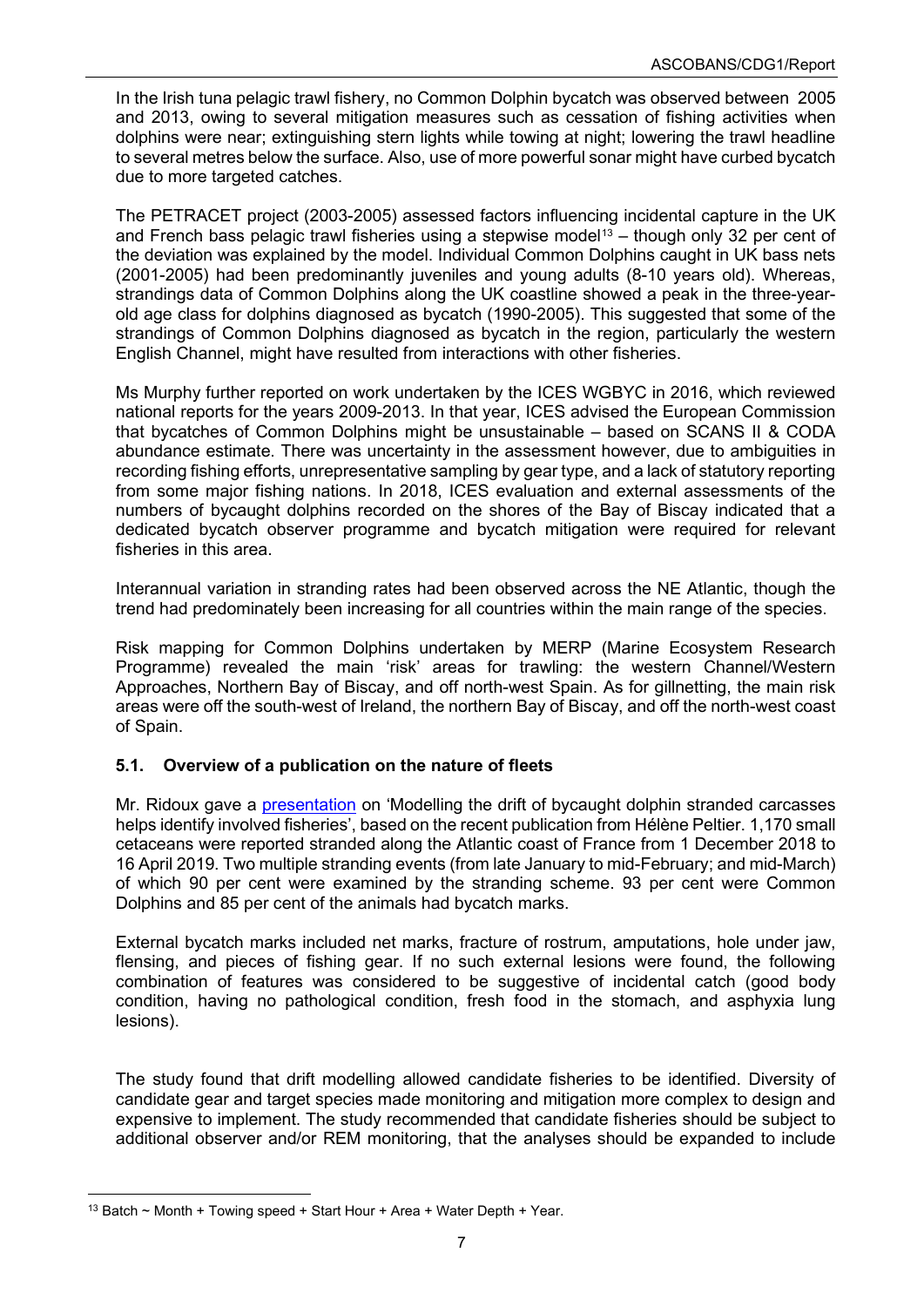periods outside of the multiple stranding events, and that same analyses be performed for the Harbour Porpoise.

During the multiple stranding event in February 2019, carcass abundance estimate was done by Conventional Distance Sampling: the number of (80) floating carcasses, corrected by probability to float.

Mr. Ridoux described how the national bycatch working group was important in establishing dialogue with fishers and administration, to try and reduce bycatch**.**

## <span id="page-9-0"></span>**5.2. Current activities on bycatch monitoring and mitigation in the UK**

Mr. Kingston gave a two-part presentation remotely and firstly provided an update from the UK Bycatch Monitoring Programme and then described some recent developments and work related to Common Dolphins undertaken by the ICES Working Group on Bycatch of Protected Species (WGBYC).

In relation to the UK specifically Mr. Kingston highlighted those species that were subject to annual bycatch mortality estimates and briefly described the procedure. Due to generally quite low monitoring coverage a method had been developed whereby bycatch rates were calculated using multiple years' monitoring data and were applied to a single year's fishing effort data to give an annual estimate for that year. This approach meant that estimates could still be produced for metiers that might not have been sampled in a particular year and so provided a fuller mortality assessment and broadscale mortality estimates to judge conservation status than simply using monitoring data from a single monitoring year. For Common Dolphins, the bycatch rates in most fisheries appear to be quite stable and the overall numbers observed bycaught were relatively low in comparison to Harbour Porpoises and seals. Annual total mortality estimates for UK fisheries ranged from 240-325 per year since 2013, with most of the bycatch occurring in ICES Subarea 7.

Mr. Kingston then also described some fairly recent mitigation work that had been carried out in the English Channel bass pair trawl fishery, a fishery that had been closed in 2015 under bass stock management measures but which had a well-documented Common Dolphin bycatch issue prior to that. Initial trials focussed on the use of an excluder grid and escape hatch system which showed some promising results, but this trial had to be stopped following an intervention by an environmental group that significantly damaged the experimental gear. Following that, trials of a recently available pinger, that was much louder than previously available models, were undertaken over the course of several years. The pingers were used voluntarily by the fishermen, as and when they chose, so the trial was not conducted following a strict experimental design but nonetheless the results also showed promise with rates reduced by about 90 per cent when pingers were used and functioning correctly.

Mr. Kingston then finished his presentation with a description of some passive acoustic monitoring that is being carried out in the UK. Two approaches are being undertaken: 1. Single channel recorders are being deployed on fishing nets to improve our understanding of the relationship between bycatch rates and relative cetacean abundance, and 2. More complex three-dimensional recorders and sensor packages are being used to investigate the fine-scale behaviour of animals around nets which it was hoped would provide new insights into the actual mechanisms of bycatch. Some preliminary results from both of these studies were presented.

## <span id="page-9-1"></span>**5.3. Overview of ICES WGBYC**

Mr. Kingston then [briefed](https://www.ascobans.org/en/document/update-uk-and-wgbyc) on the WGBYC report published in the end of August 2019. WGBYC was established in 2009, with the main purpose of assessing and improving protected species monitoring and mitigation methodology. The group currently had six main TORs: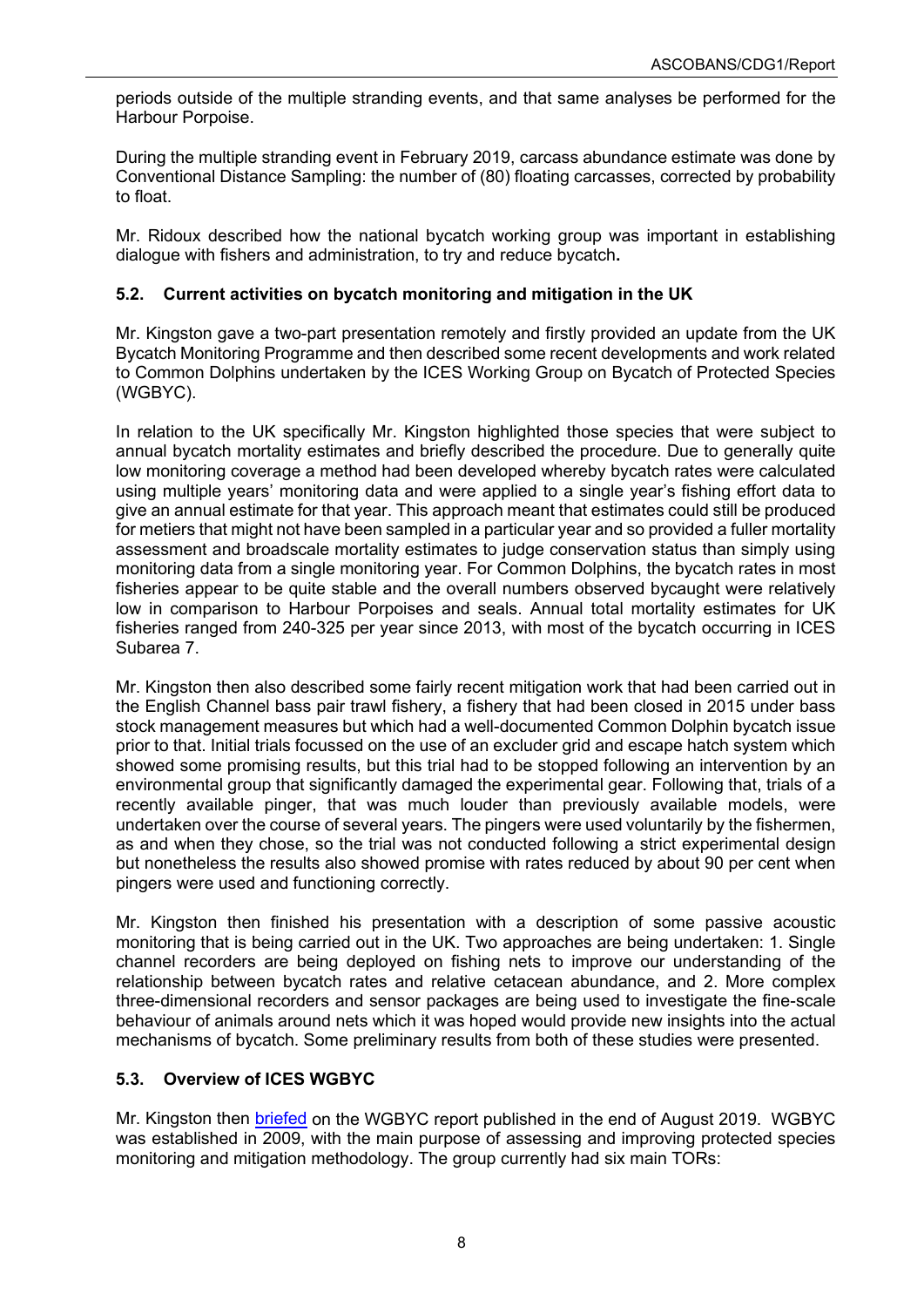- (1) Review and summarize Regulation 812/2004 and other reports to collate bycatch rates and estimates in EU waters and wider North Atlantic;
- (2) Collate and review information from 812 reports about bycatch mitigation measures and ongoing bycatch mitigation;
- (3) Evaluate impacts of bycatch on protected species populations furthering the Bycatch Risk Assessment (BRA[1]) method to assess conservation level threats / prioritize areas for additional monitoring;
- (4) Develop, improve and coordinate with other ICES working groups on methods for bycatch monitoring, research and assessment;
- (5) Coordinate and support research proposals/projects and funding opportunities in support of researching protected species bycatch mitigation;
- (6) Continue to develop, improve, populate through formal Data Call, and maintain database on bycatch monitoring and relevant fishing effort in European waters.

Mr. Kingston provided further detail related to TOR 3 and described an assessment method that has been developed by WGBYC called a Bycatch Risk Assessment (BRA) which used available bycatch rate data, fishing effort data and abundance estimates to provide a measure of bycatch mortality against population abundance. In 2018 WGBYC carried out a BRA for Common Dolphins for the Celtic Sea Ecoregion and Bay of Biscay which produced bycatch mortality estimates ranging from 1760 to 5259, with approximately 80 per cent occurring in the Bay of Biscay region. The mortality estimates are between 0.53 per cent and 1.57 per cent of the latest abundance estimates.

Mr. Kingston then finished the presentation with a description and update on WGBYC data acquisition procedures and ongoing data improvements within fisheries sampling programmes. Historically, WGBYC had primarily used bycatch data from national Regulation 812/2004 annual reports. WGBYC had been aware for a few years that Regulation 812/2204 was likely to be repealed and that annual reports would no longer be available so had gradually developed a formal ICES/WGBYC datacall that was issued to relevant nations requesting fishing effort, monitoring effort and bycatch data. In 2019 ICES issued a datacall to 24 countries requesting data for 2017, the majority of which submitted data in the required format. The resulting dataset contained over 17,000 fishing effort records, over 2,000 monitoring effort records and over 1,000 protected species bycatch records (containing circa 1 million individual PS specimens) and so provided a significant step forward in protected species data acquisition. WGBYC was also now working closely with the ICES Working Group on Commercial Catches (WGCATCH) to help improve sampling protocols for protected species bycatch within commercial catch sampling programmes which would also be a significant improvement that would permit more robust mortality assessments.

Analysis in the UK data indicated that marine mammal bycatch rates differed between observer programme types. Rates were 13 times higher in dedicated bycatch observer programmes versus the DCF sampling programme using non-dedicated observers.

Mr. Simmonds asked where this ASCOBANS Common Dolphin Group could make a difference. Ms. Murphy said that while WGBYC was specifically looking at bycatch, the SAP was dealing with all threats, and it was important to assess the impacts of all threats on the species, individually and combined. Further the remit of WGBYC was to review current knowledge, whereas the remit of the SAP was to address conservation measures that would improve the status of the species in the region.

## <span id="page-10-0"></span>**5.4. Report back from the OSPAR-HELCOM workshop on developing indicators on bycatch**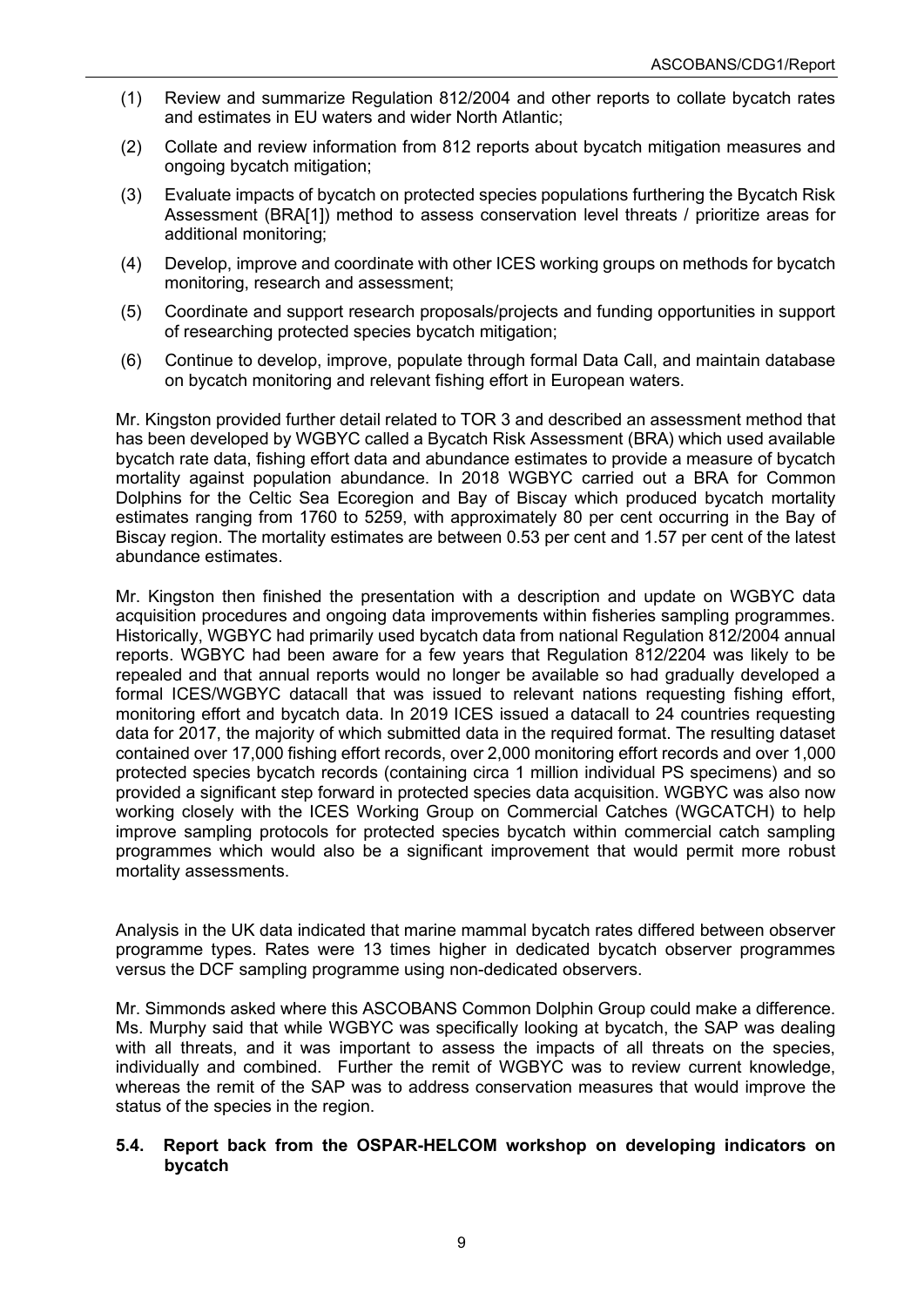Ms. Murphy gave a [presentation](https://www.ascobans.org/en/document/outcomes-ospar-helcom-workshop-examine-possibilities-developing-indicators-incidental) on the recent OSPAR-HELCOM workshop that took place on 3-5 September 2019 in Copenhagen, Denmark. The aim of the workshop was to develop methods to assess, for conservation purposes, the pressure of incidental bycatch of birds and marine mammals. Three subgroups were formed, highlighting similarities and differences between marine mammals and birds.

Group A identified various data needs for carrying out assessments and data gaps. For example, some Member States had no monitoring/sampling programmes for bycatch in place. It was noted that while extracting 'Days at Sea' (DaS) from VMS remained the long-standing method to measure fishing effort, a better approach would be to used soak time and net length data (for estimating bycatch rate). Further, a major sampling issue was the scarcity of monitoring for small vessels; and that data from all fishing vessels (full-time, part-time, recreational) were needed. Additional recommendations were made regarding monitoring for bycatch including; provision of incentives to accept onboard observers; enforcement mechanisms for non-compliance; use of a reference fleet to estimate bycatch where applicable; cover a certain percentage of métier and area under DCF monitoring; and employment of a single agreed data and monitoring standard, common logbook format, between EU and non-EU countries. It was also noted that the use of electronic logbooks would facilitate the sharing of information and shorten the time lag.

Group B was tasked with exploring approaches to identify areas of high/low bycatch risk. The sub-group concluded that a risk assessment to highlight/define a suitable monitoring approach should be carried out at regular intervals, so as to ensure ecological relevance of the assessment procedure; data on species distribution (inclusive of spatial and temporal aspects), habitat use, prey specificity, and other relevant parameters were important to enable improved identification of high-risk areas; fisheries effort data needed to be enhanced to a level that could support identification of high-risk areas. The sub-group also noted that cross-border cooperation over data collection and processing was important.

Group C identified approaches to setting thresholds for the indicator assessment method. Thresholds were the level, point, or value associated with a Risk Indicator that would trigger action<sup>14</sup>. The group concluded that the conservation objective was to minimize and where possible eliminate incidental catches of all marine bird and mammal species such that they did not represent a threat to the conservation status of these species.

Ms Murphy provided an overview on currently employed methods for describing 'thresholds' or 'bycatch limits' for cetaceans. ASCOBANS Resolution 5.5 on Incidental Take of Small Cetaceans instructed that total anthropogenic removal be reduced by the Parties to below the threshold of 'unacceptable interactions' with the **precautionary objective** to reduce bycatch to less than 1 per cent of the best available abundance estimate and the general aim to minimise bycatch (i.e. to ultimately reduce to zero). The resolution defined **'unacceptable interactions'** as being a total anthropogenic removal above 1.7 per cent of the best available estimate of abundance. The intermediate conservation objective was 'to restore and/or maintain stocks/populations to 80 per cent or more of their carrying capacity'.

Ms. Murphy further presented different bycatch limit approaches, including those employed in the United States. Pros of the percentage of abundance approach were that it was easy to estimate and could be compared to maximum net productivity rate, if known. Cons were, for example, that it did not incorporate any biological information on the species or uncertainty in estimates of population size or bycatch, and it did not include natural mortality.

The US Potential Biological Removal (PBR) level approach incorporated uncertainty in estimates of population size, and a recovery factor. However, it used only a single current value of absolute population size, did not incorporate estimates of bycatch, and did not include natural mortality.

<span id="page-11-0"></span><sup>&</sup>lt;sup>14</sup> Scientific, Technical and Economic Committee for Fisheries (STECF) – Review of the implementation of the incidental catches of cetaceans (STECF-19-07). Publications Office of EU regulation on the European Union, Luxembourg, July 2019. Accessible [here.](https://ec.europa.eu/jrc/en/publication/eur-scientific-and-technical-research-reports/scientific-technical-and-economic-committee-fisheries-stecf-review-implementation-eu)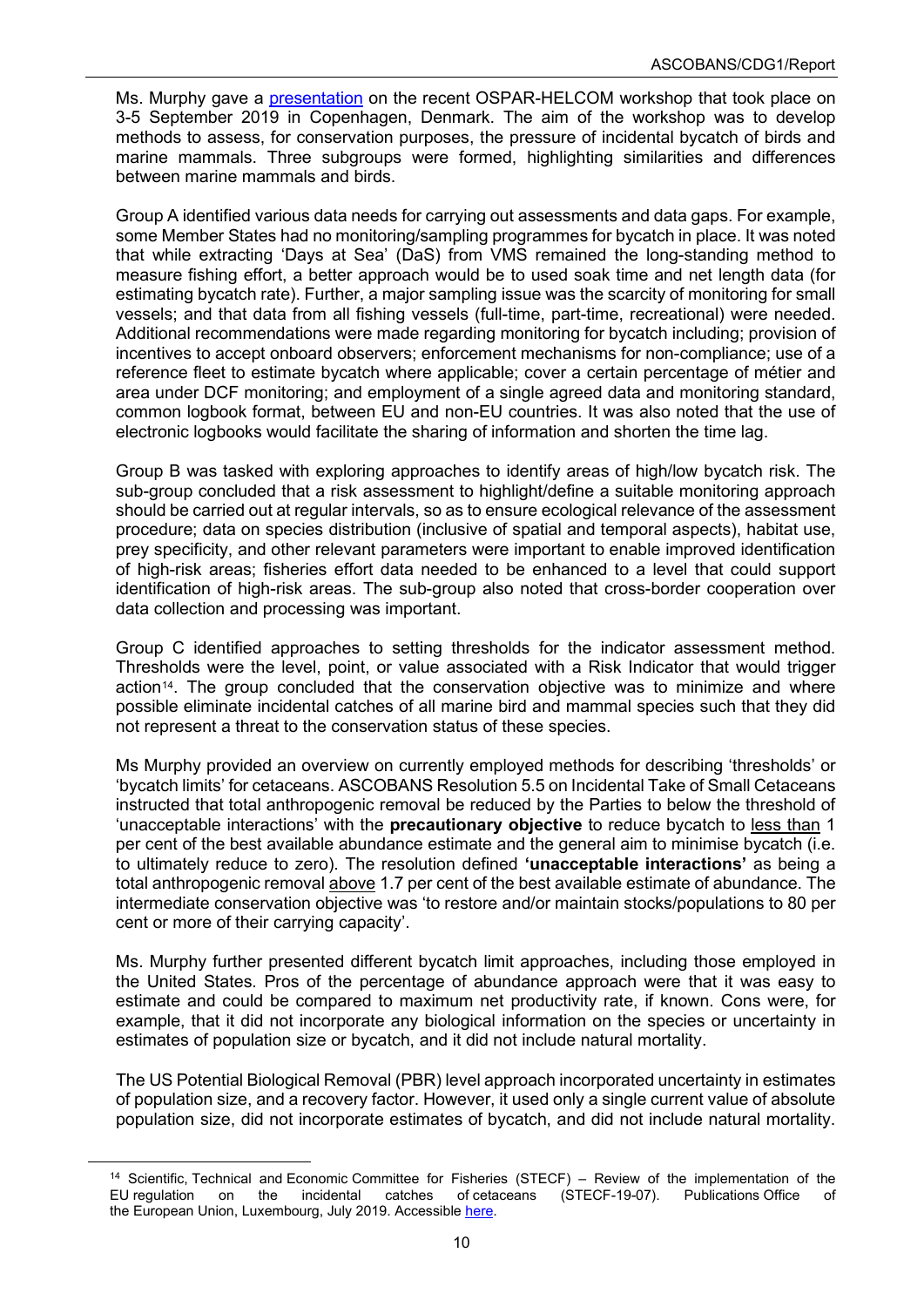Though further work had been undertaken on this approach to include a time series of abundance estimates.

The IWC Catch Limit Algorithm (CLA) approach was more conservative than PBR. It incorporated estimates (and uncertainty in estimates) of population size and bycatch, estimated relative population level (depletion) and allowed implementation of a 'protection level' below which limits to removals could be set to zero. This could shorten recovery time to target population levels. However, it did not include natural mortality, and if a time series of data on population size were unavailable, it performed like the PBR.

The OSPAR-HELCOM workshop suggested different approaches for setting thresholds/bycatch limits for data rich and data poor species <sup>15</sup>. Regarding thresholds for anthropogenic removals of data rich species, removals should not exceed levels that would results in a reduction of the medial population size below 80 per cent of carrying capacity within a 100-year time period for 50 per cent of the time[16.](#page-12-1) For data poor species, a provisional suggestion was that the anthropogenic removals threshold was 1 per cent of natural<sup>[17](#page-12-2)</sup> annual adult mortality of the species. However, estimates of actual natural adult mortality for small cetaceans in the region is poor. The workshop further suggested an alternative approach where anthropogenic removals should not exceed 'levels' that are  $0.5$  per cent/ $0.3$  per cent/ $0.1$  per cent<sup>[18](#page-12-3)</sup> of the median population size within a specified time frame (e.g. 10 years), for species with a generation length (in pre-disturbance conditions with an assumed stable population) of 12 years of less (e.g. Harbour Porpoise) /13-20 years (e.g. Common Dolphin) />20 years (e.g. Minke Whale, Humpback Whale), respectively. Estimates for 'levels' were based on results from employing the Removal/Bycatch/Catch Limit Algorithm approach.

Ms. Murphy noted that based on the management framework procedure developed for the common dolphin under the CODA project, the bycatch limit estimated using the Removal/bycatch Limit Algorithm approach (adapted from the IWC Catch Limit Algorithm approach) was more conservative than the ASCOBANS limits of 1.7 per cent and 1 per cent[19](#page-12-4). Mr. Simmonds pointed out that data were difficult to interpret. Ms. Murphy reminded everyone that **the 2015 ASCOBANS bycatch workshop recognized that the 1.7 per cent was not as conservative as other approaches.** Mr. Simmonds noted that change to this must be presented to Parties. Jenny Renell (ASCOBANS Secretariat) prompted that the Meeting of the Parties to ASCOBANS was coming up in 2020.

Ms. Murphy reminded SAP members that EU Directives and Regulations already prohibited any bycatch. All ASCOBANS Parties were, currently, EU Member States.

Although the full range of the NE Atlantic population was not known, Ms. Murphy was of the view that we should have a threshold/bycatch limit for the Common Dolphin NE Atlantic Management Unit. It was agreed Ms. Murphy would request further clarification regarding employment of various 'levels' for data poor species from Peter Evans and Phil Hammond.

Ms. Bell pointed out the purpose of the bycatch threshold was to keep Contracting Parties in fold. The aim was always zero bycatch. The bycatch threshold would be reviewed based on the numbers that come back from surveys. Thresholds should take account of uncertainty, which the per cent did not.

<span id="page-12-3"></span><sup>18</sup> Numbers are placeholders, time period could be 10/6 years.

<span id="page-12-0"></span><sup>15</sup> Outcome of the OSPAR-HELCOM workshop to examine possibilities for developing indicators for incidental bycatch of birds and marine mammals. Accessible [here.](https://portal.helcom.fi/meetings/Incidental%20bycatch%20WS%201-2019-647/MeetingDocuments/Outcome%20OSPAR-HELCOM%20incidental%20by-catch%20indicator%20workshop_final.pdf)

<span id="page-12-1"></span><sup>16</sup> RLA approach; NB. 'carrying capacity' needs defining.

<span id="page-12-2"></span><sup>17</sup> 'Natural' may need defining, discussion on summing all anthropogenic mortality.

<span id="page-12-4"></span><sup>19</sup> Winship, A.J., Murphy, S., Deaville, R., Jepson, P.D., Rogan, E., and P.S. Hammond. 2009. Preliminary assessment and bycatch limits for northeast Atlantic common dolphins. Report to the International Whaling Commission, SC/61/SM19. 8pp.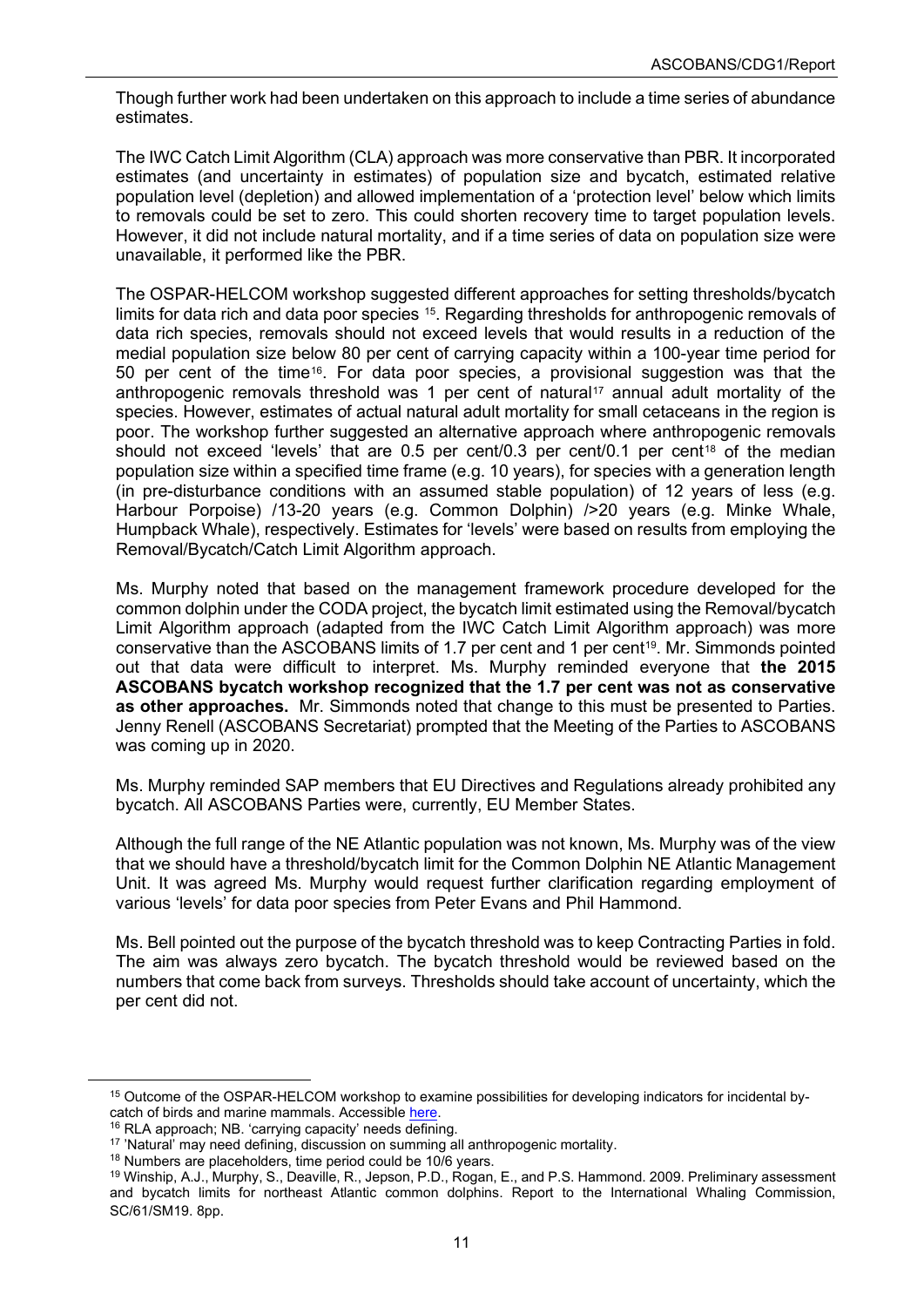## <span id="page-13-0"></span>**5.5. Update on the New Technical Measures framework**

In his [presentation,](https://www.ascobans.org/en/document/update-implementation-habitats-directive-and-actions-european-commission-relevant-common) Mr. Nikolic emphasized that data collection and implementation of measures required close inter-sectoral and inter-institutional cooperation, enforcement or rules and adequate support for and by fishers. For wide-ranging species such as cetaceans, the cooperation with other countries in the species range was essential, as well as the support of scientific organizations. Mr. Nikolic highlighted the importance of good knowledge and surveillance of the conservation status.

Links with the common fisheries policy: EU **Data Collection Framework [\(DCF\)](http://eur-lex.europa.eu/legal-content/EN/TXT/?uri=CELEX:32017R1004) and the Technical Measures Framework** outline requirements on collection of data to assess the impact of EU fisheries on marine ecosystems, in particular on incidental bycatch (all fisheries, all vessels) of birds, mammals, reptiles and fish protected under Union legislation and international agreements. This would aim to fill the existing data gaps and facilitate compliance with provisions of Article 12 of the Habitats Directive.

Data collection methods and quality should be appropriate for the intended purposes, follow the best practices and relevant methodologies advised by the relevant scientific bodies. All types of fisheries and vessels should be collecting (during observer schemes and by the fishers themselves through logbooks) data on incidental bycatch of all protected species, including absence in the catch. Selection of methodologies should be coordinated at marine region level and be based on end-used needs.

Data were still heavily biased on stock assessments. The new 'Technical Measures Regulation' [\(Regulation](https://eur-lex.europa.eu/legal-content/EN/TXT/?qid=1567170923245&uri=CELEX:32019R1241) 2019/1241) provided different avenues for action. It completed the framework for the implementation of horizontal conservation measures required under Article 12 of the Habitats Directive. Regulation 2019/1241 contained targets that linked specifically with the Habitats Directive (FCS) and other international requirements. Regionalization: Member States can submit joint recommendations to the Commission to adopt delegated acts containing additional mitigation measures. But if there were not enough data collected, there was no consensus or grounds for joint recommendations. However, Member States could take measures for their own fleets.

To a question of how could ASCOBANS contribute, Mr. Nikolic responded that we were missing a **recommendation to each country to determine, for example, which were the high-risk bycatch fisheries**. Plenty of money was available for this through, for example, EMFF funding. It was recognized the joint recommendations did not work perfectly – policy had been set in 2013. Mr. Nikolic highlighted that **SAPs were a very good instrument for countries to cooperate** – implementing SAP actions also corresponded to complying with EC Directives and Regulations.

Ms. Murphy further suggested that if the EU required such information, a request could be sent to ICES to collate further information on bycatch, in addition to organizing a follow-up OSPAR-HELCOM workshop on examining possibilities for developing bycatch indicators.

Mr. Ritter informed that WDC had lodged a complaint to EU regarding Member States noncompliance with Regulation 812/2004. Emergency measures were also proposed, which he would circulate to the group.

## <span id="page-13-1"></span>**5.6. Overview of strandings, life history and fisheries interactions of the short-beaked Common Dolphin in Galicia**

Ms. Read gave a [presentation](https://www.ascobans.org/en/document/strandings-life-history-and-fisheries-interactions-short-beaked-common-dolphin-delphinus) remotely entitled 'Strandings, life history and fisheries interactions of the Short-beaked Common Dolphin *(Delphinus delphis)* in Galicia, NW Spain'. Ms. Read undertook her PhD in Spain under the supervision of Graham Pierce (also a member of the Steering Group).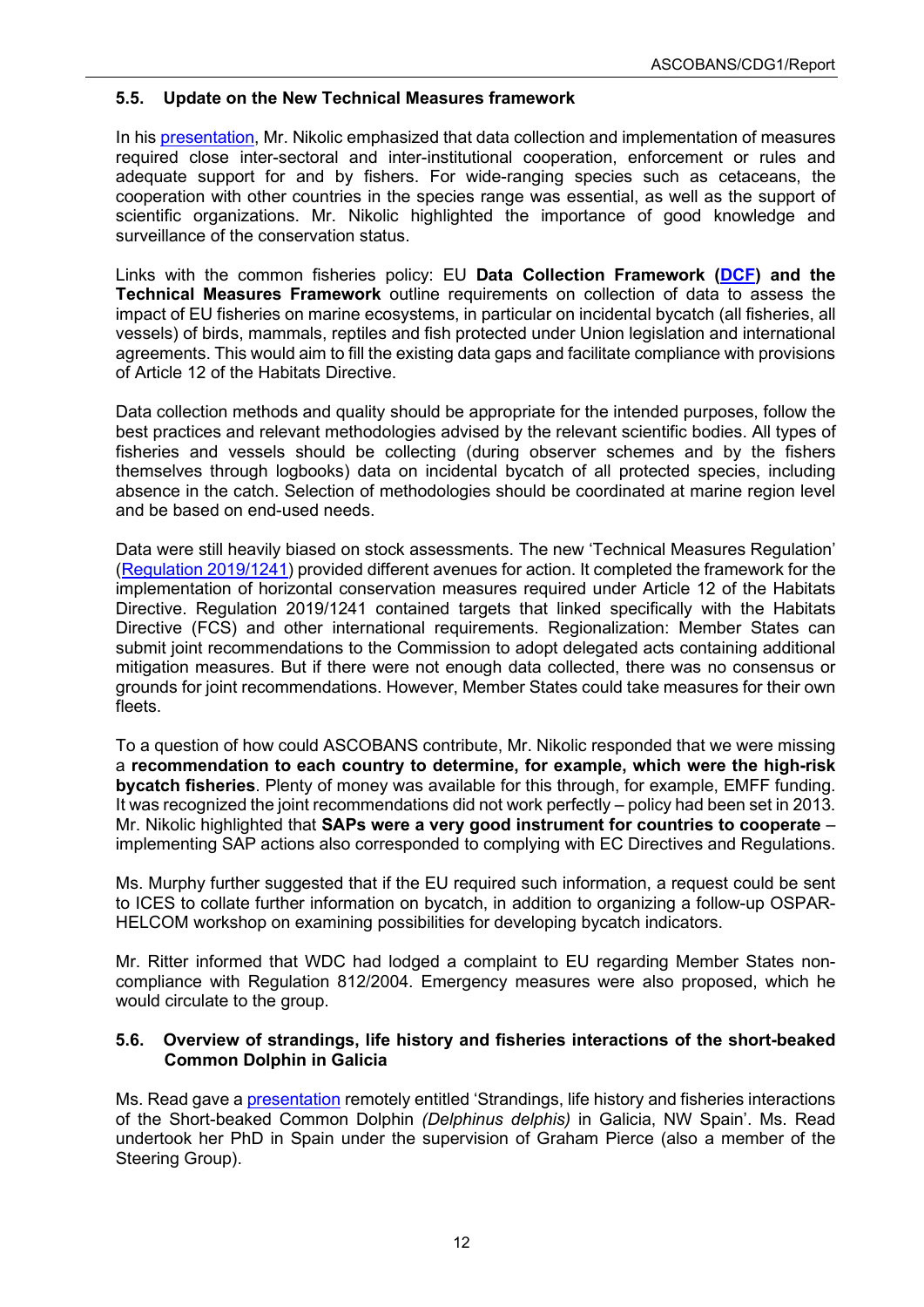Galicia was one of the world's main fishing regions with an estimated 1 million fishing trips annually, from 85 harbours. Ninety per cent of the fleet was small-scale vessels ( $\leq 12$  metres) operating in coastal waters. Many vessels were polyvalent. The region was socially and economically dependent on fisheries, and an important area for cetaceans and fisheries interactions. The Common Dolphin was the most frequently stranded and sighted cetacean species in the region.

Over 400 interviews with fishermen were conducted during the study, to learn about mortality rates and which gear type animals interacted with. Additionally, other objects of the study included: examination of evidence for temporal trends in stranding patterns and mortality rates; quantifying life history parameters for the species, including age structure, age and length at sexual and physical maturity, pregnancy rate, mortality rate, etc.; employment of age-at-death data to estimate total and fisheries mortality rate for common dolphins in Galicia; examination of trends in fisheries interactions of Common Dolphins in Galicia; and provision of recommendations on future work of common dolphin-fisheries interactions in Galicia, and the NE Atlantic.

Results of the study showed that there was high inter-annual variation in strandings; higher proportion of males: annually and seasonally; a higher proportion of strandings in south Galicia; peaks of strandings in winter (46 per cent) and spring (26 per cent); significant differences in the age structure of males and females, with a high number of males aged 7-12 years old; and an annual pregnancy rate of 33 per cent for Galician waters.

Using strandings data, an annual mortality rate of 13 per cent was reported – for individuals with a known cause of death. Whereas, the annual mortality rate due to fisheries interactions was 5.2 per cent. Between 1990-1999, 36 per cent of stranded animals showed evidence of fisheries interactions (animals with a known cause of death), rising to 58 per cent in 2000-2009. Biological impact of fisheries interactions was unknown, and questions about carrying capacity and the possible existence of separate stocks in the NE Atlantic needed to be answered.

High level of bycatch occurred across the range of the population in the NE Atlantic, and levels of fisheries interactions are most likely to be unsustainable. Maximum (reported) anthropogenic removal rate was ca. 3,000 individuals per year. Current levels of fisheries interactions in Galician waters exceeded both ASCOBANS and IWC limits/thresholds.

**Increased monitoring of bycatch with on-board observers or REM through-out the range of the NE Atlantic population was essential, but the value of interviews with fishermen should not be underestimated.** Ms. Murphy reported that the OSPAR-HELCOM workshop on developing bycatch indicators also confirmed the importance of interviews. Better collaboration between countries should take place to develop consistent monitoring and mitigation programmes e.g. MSFD.

#### <span id="page-14-0"></span>**6. Current status of the ACCOBAMS Conservation and Management Plan for Mediterranean Common Dolphins**

Mr. Gonzalvo reported that a draft of the Mediterranean Common Dolphin Conservation Management Plan (CMP) was presented to the ACCOBAMS Scientific Committee in 2018. A template existed for such plans, including introduction, legal framework, species status in the Mediterranean, and action categories: coordination, public awareness, research, monitoring, mitigation measures. Development of the CMP would be undertaken during the ACCOBAMS Working Programme 2020-2022, work that may require an expert workshop. The priority species for ACCOBAMS were the Bottlenose Dolphin, Common Dolphin, Risso's Dolphin, and Fin Whale. Mr. Gonzalvo noted that it might make sense to combine these species CMP workshops.

Ms. Caurant made a point about considering efforts being made for the NE Atlantic population. Mr. Gonzalvo replied that this should be flagged to the ACCOBAMS Secretariat. It was important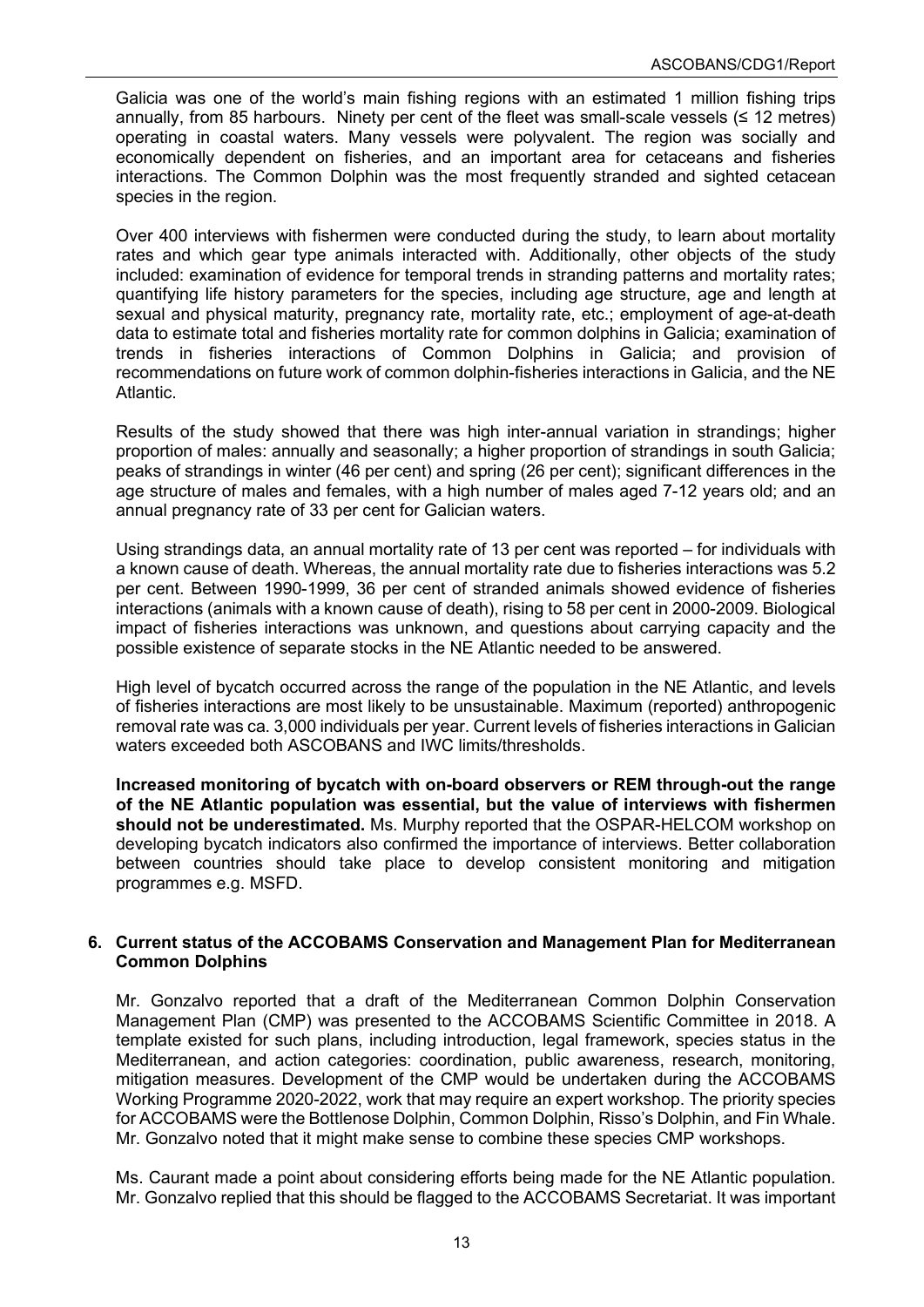that there be cooperation between the Secretariats on this; and that ASCOBANS Common Dolphin Group experts would be included in the final review of the ACCOBAMS CMP – threats were common in both areas.

Ms. Murphy inquired regarding the reach of the ACCOBAMS Common Dolphin CMP. Mr Gonzalvo had not received input from the contiguous Atlantic area – but that did not mean it could not be included. However, the current draft was for the population in the Mediterranean only – but potentially, if agreed, the contiguous Atlantic area could be included in an annex.

Mr. Gonzalvo noted that results from the large-scale ACCOBAMS survey initiative<sup>[20](#page-15-4)</sup> in the Mediterranean would be presented the day prior to the ACCOBAMS MOP, 5- 8 November 2019.

**It was agreed the ASCOBANS Secretariat would ask the ACCOBAMS Secretariat to send relevant information to the Common Dolphin Group.** Mr. Gonzalvo noted that he would contact ACCOBAMS regarding the ideas that came up during the first meeting of the SAP – and encouraged the ASCOBANS Secretariat to do so as well. Mr. Simmonds highlighted the importance of looking for opportunities where the ASCOBANS and ACCOBAMS Secretariats could cooperate - for example, the next ECS would take place in April-May 2021.

Ms. Renell highlighted that cooperation with ACCOBAMS was also mentioned in the SAP. The 'joint plan' term in the SAP referred to the area common for both ASCOBANS and ACCOBAMS, i.e. Exclusive Economic Zones of Portugal and Spain. Ms. Murphy noted the value of requesting the participation of Antonio Tassera from Portugal in the SG. While the SG currently had representation from Spain: Graham Pierce and Begoña Santos.

## <span id="page-15-0"></span>**7. Discussion and prioritizing actions for the SG and Range States over the forthcoming year**

Ms Murphy presented the actions of the SAP and their priorities. It was agreed that the first task of the Steering Group would be to complete the achievements table.

## <span id="page-15-1"></span>**8. Adoption of Action Points / Recommendations / Decisions**

The adopted recommendations can be found in Annex 1 to this report.

## <span id="page-15-2"></span>**9. Next Meeting of the Common Dolphin Group**

It was agreed that the dates for the next SAP meeting would be decided later. One option could be to hold the meeting later in the year, after the ASCOBANS MOP9 in September 2020. If there were no funds available for a face-to-face meeting, an online meeting would be considered.

## <span id="page-15-3"></span>**10. Close of the Meeting**

After the customary thanks, the meeting closed at 18:50.

<span id="page-15-4"></span><sup>&</sup>lt;sup>20</sup> ACCOBAMS Survey Initiative [\(ASI\)](about:blank).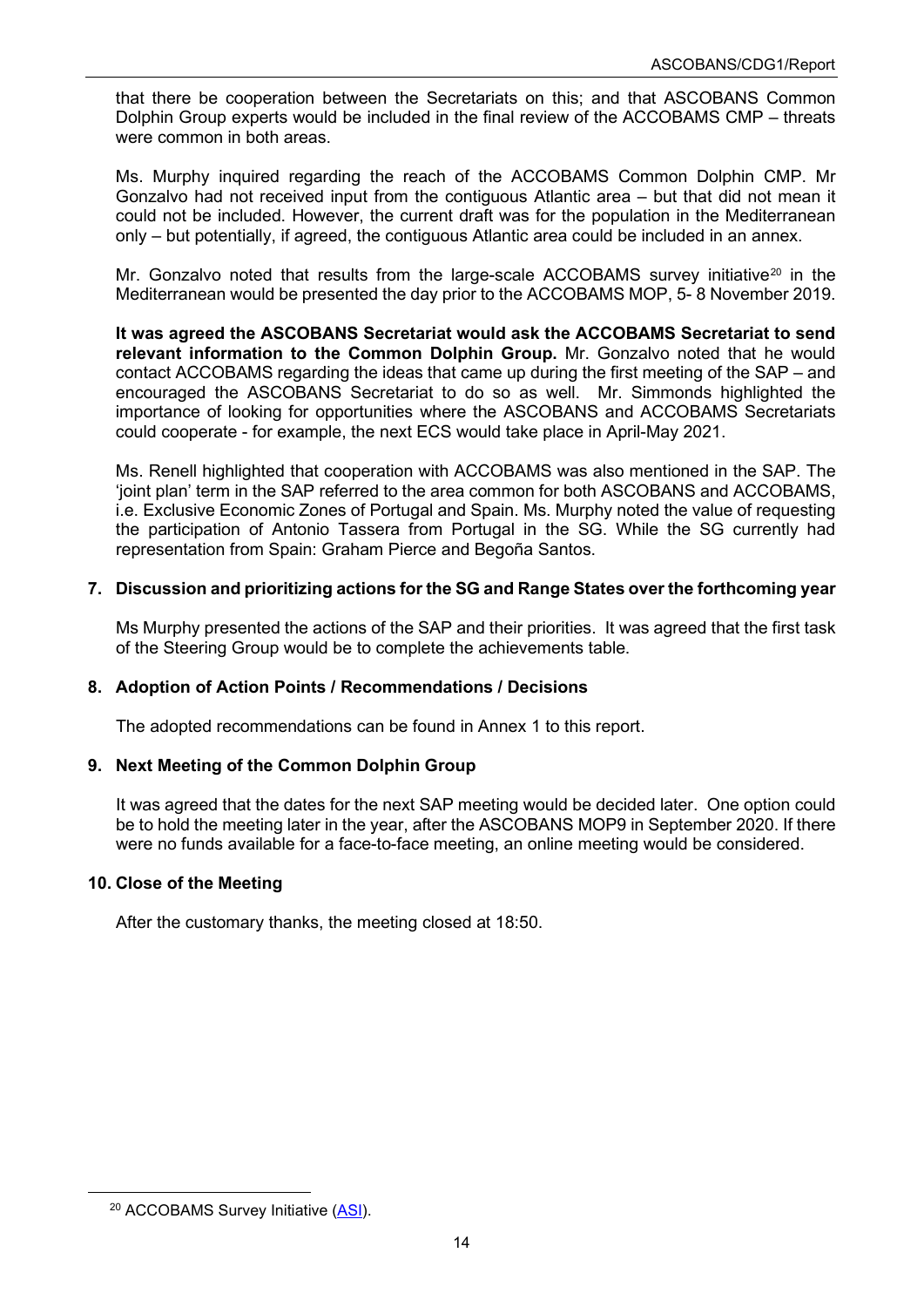## <span id="page-16-0"></span>**Annex 1: Recommendations from the 1st Meeting of the ASCOBANS Common Dolphin Group**

- 1. SAP Range States to complete the 'Achievements Table' by the end of 2019 to identify data gaps and actions that are required going forward.
- 2. Letters of invitation to be sent from the Secretariat to request Non-Party Range States' participation in implementation of the SAP on Common Dolphins.
- 3. ASCOBANS Secretariat to ensure ACCOBAMS Secretariat is informed about the work of the Common Dolphin Group and invite input regarding the area of common interest and the threats in this area.
- 4. A review should be undertaken of aerial survey monitoring techniques to better discriminate small delphinid species to ensure explicit estimates of population size and uncertainty.
- 5. ASCOBANS Advisory Committee to consolidate some of the common/similar recommendations coming from ASCOBANS species conservation plans' Steering Groups, such as on bycatch and on fisheries involvement.
- 6. Support [recommendations](https://www.ascobans.org/en/document/priority-recommendations-nsg8) from the 8<sup>th</sup> Meeting of the North Sea Group that are relevant to the Common Dolphin and which could be adapted to apply to the North East Atlantic.
- 7. A joint ACCOBAMS-ASCOBANS workshop on the Common Dolphin to be held at the next European Cetacean Society conference in 2021.
- 8. To call on stakeholders to urgently help raise awareness about the Common Dolphin and the Species Action Plan for the North-East Atlantic Common Dolphin.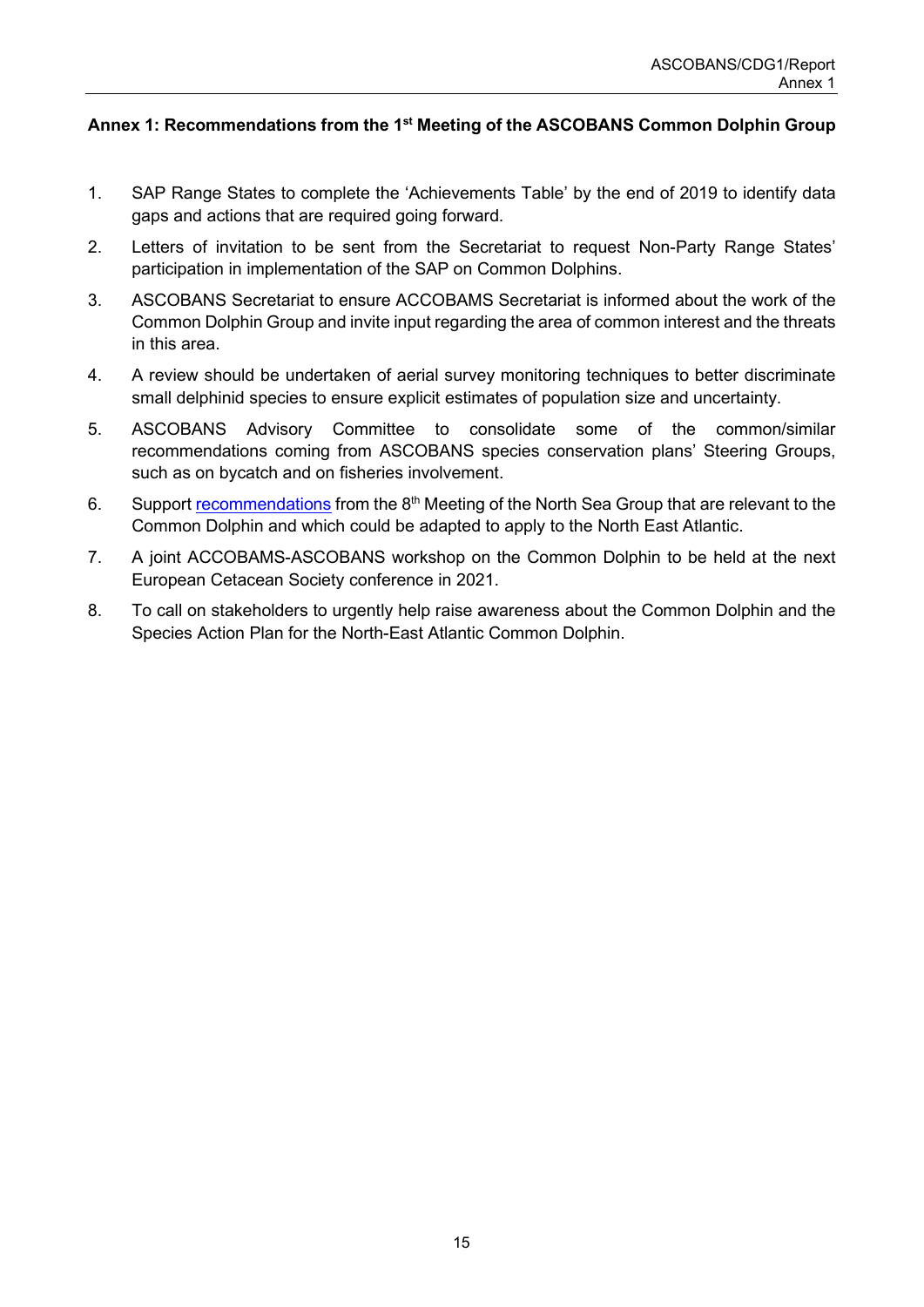# **Annex 2: Achievements Table - template**

- $3 =$  fully implemented (green)
- \_\_\_ 2 = steady progress (green)
- \_\_\_ 1 = small/slight progress (amber)
- **\_\_\_** 0 = no progress (red)
- \_\_\_ -1 = situation less good than when Plan introduced (red)

<span id="page-17-0"></span>

| <b>Actions</b><br>/ Tasks | Code           | <b>Description</b>                                                                                                                                                                                                                                                  | <b>Priority</b> | <b>Country</b> | <b>Country</b> |
|---------------------------|----------------|---------------------------------------------------------------------------------------------------------------------------------------------------------------------------------------------------------------------------------------------------------------------|-----------------|----------------|----------------|
| Action                    | RES-<br>01     | Identify the priority bycatch issues                                                                                                                                                                                                                                | essential       |                |                |
| <b>Tasks</b>              |                | Identify and monitor medium-to-high-risk fisheries activities with a high risk of common dolphin bycatch in<br>order to ascertain more accurate assessments of bycatch rates in order to meet the agreed objective of<br>Resolution 3 MOP 3 and Resolution 5 MOP 8. | essential       |                |                |
|                           | $\overline{2}$ | Progress development of a management framework procedure for common dolphin in order to meet the<br>agreed objectives of Resolution 5, MOP 8.                                                                                                                       | essential       |                |                |
|                           | 3              | Facilitate the identification of factors influencing bycatch rates; including an assessment of temporal<br>(seasonal) and spatial, gear characteristics, fishing practices and target/non-target species.                                                           | essential       |                |                |
|                           | 4              | Facilitate research in order to assess evidence of bycatch selectivity of age-sex groups in different fishing<br>operations (e.g. gears, target species, seasons). (fisheries directorate)                                                                          | essential       |                |                |
|                           | 5              | Monitor causes of death in the population through strandings programmes for aiding assessments of spatio-<br>temporal relationships and trends in bycatch, aiding implementation of the agreed objectives of Resolution<br>10, MOP 8 on strandings.                 | essential       |                |                |
| Action                    | RES-<br>02     | Improve estimates of bycatch rates to support development of conservation strategy                                                                                                                                                                                  | essential       |                |                |
| Tasks                     |                | Ensure that existing regulations with respect to bycatch reduction measures are<br>being effectively implemented and to collect data on their efficacy in reducing bycatch to meet the agreed<br>objectives of Resolution 3, MOP 3 and Resolution 5, MOP 8          | essential       |                |                |
|                           | $\overline{2}$ | Drive coordination of bycatch monitoring observer programmes across Parties and non-Party Range<br>States.one                                                                                                                                                       | essential       |                |                |
|                           | 3              | Increase reliability of fishing effort data, particularly for medium-to-high risk activities, supporting the wider<br>work of ICES.                                                                                                                                 | essential       |                |                |
|                           | 4              | Support innovation and further monitoring methods, e.g. remote electronic monitoring (REM) and liaise with<br>the newly created By-catch Inference from Stranding Working Group of IWC, to improve bycatch estimates<br>in high risk fisheries.                     | essential       |                |                |
|                           | 5              | Support OSPAR in the development of a pressure-state indicator for bycatch in order to meet the<br>requirements of MSFD[1].                                                                                                                                         | essential       |                |                |
| Action                    | MIT-<br>01     | Implement and assess gear modifications and mitigation measures to reduce bycatch                                                                                                                                                                                   | essential       |                |                |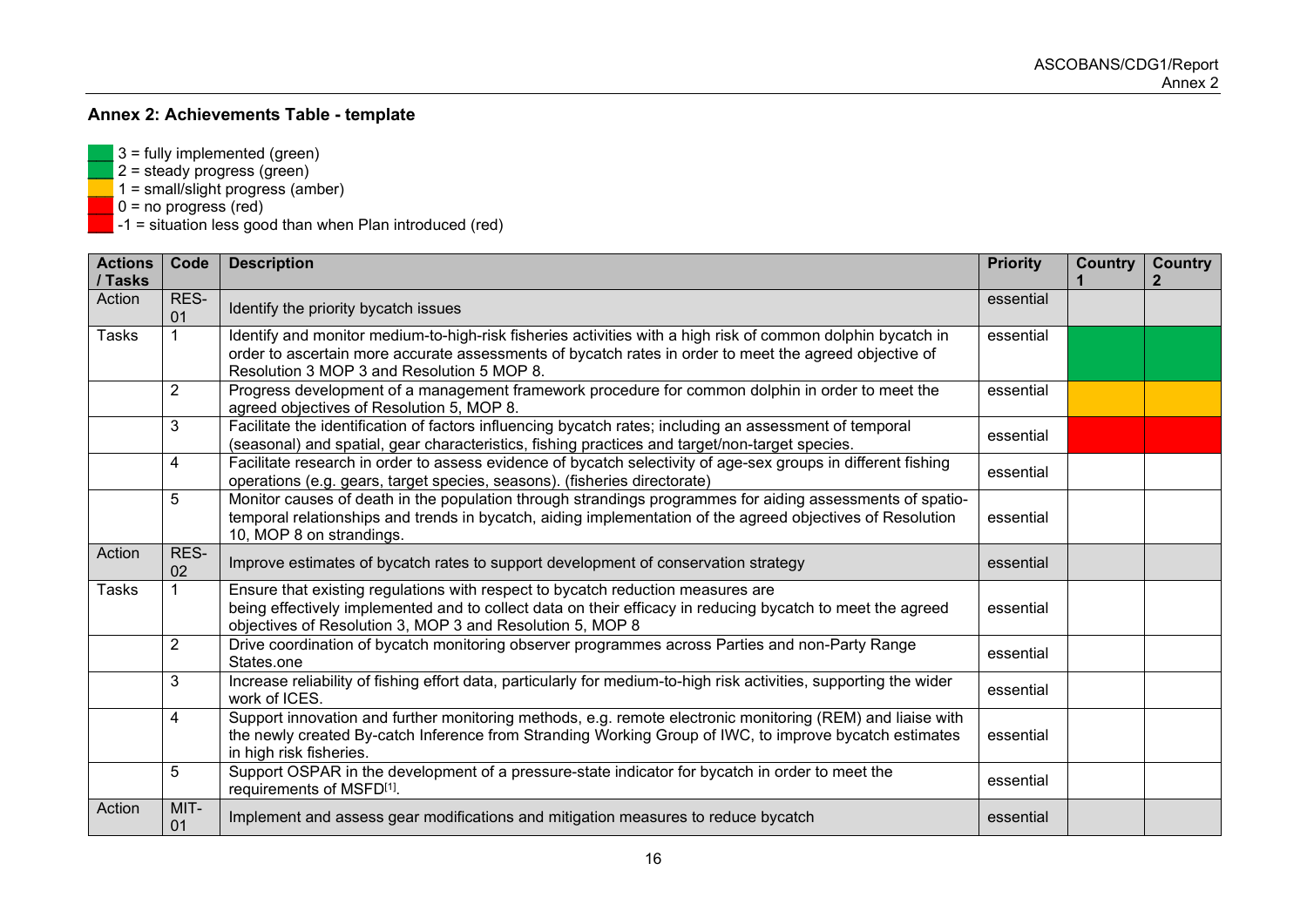| <b>Actions</b><br>/ Tasks | Code           | <b>Description</b>                                                                                                                                                                                                                                                                                                                | <b>Priority</b> | <b>Country</b> | <b>Country</b><br>$\mathbf{2}$ |
|---------------------------|----------------|-----------------------------------------------------------------------------------------------------------------------------------------------------------------------------------------------------------------------------------------------------------------------------------------------------------------------------------|-----------------|----------------|--------------------------------|
| <b>Tasks</b>              |                | Evaluation of current gear modification and mitigation measures to identify effectiveness in the reduction of<br>bycatch in high and medium-risk fisheries to meet the agreed objectives of Resolution 5, MOP 8.                                                                                                                  | essential       |                |                                |
|                           | $\overline{2}$ | Implement proven mitigation measures for all high and medium-risk fisheries that are appropriate to the<br>nature of the vessels and their size, with subsequent monitoring to ensure effectiveness and the ongoing<br>need to meet the agreed objectives of Resolution 5, MOP 8.                                                 | essential       |                |                                |
|                           | 3              | Identification of funding and collaboration for further gear innovation and/or other measures for medium to<br>high-risk fisheries, and implementation of monitored trials of promising mitigation measures, in collaboration<br>with the fishing industry.                                                                       | essential       |                |                                |
| Action                    | MON-<br>01     | Implement a wide-scale surveillance programme to monitor trends in distribution and abundance in the NE<br>Atlantic                                                                                                                                                                                                               | high            |                |                                |
| <b>Tasks</b>              | $\mathbf{1}$   | Encourage Parties and non-Party Range States to collaborate and fund regular systematic wide-scale<br>surveys in order to establish trends in abundance and distribution relevant for transboundary reporting of<br>conservation status in order to meet the agreed objectives of Resolution 7, MOP 4 and Resolution 7, MOP<br>5. | high            |                |                                |
|                           | $\overline{2}$ | Develop a mechanism for collation of all relevant, standardised data at a relevant spatial scale (e.g. JCP or<br>MERP), including complimentary standardised data collection protocols, to enable seasonal trends to be<br>evaluated to meet the agreed objectives of Resolution 7, MOP 4                                         | high            |                |                                |
|                           | $\overline{3}$ | Ensure that the outputs of this action provide a suitable mechanism to enhance transboundary reporting of<br>conservation status and good environmental status.                                                                                                                                                                   | high            |                |                                |
| Action                    | RES-<br>03     | Improve understanding of causes of seasonal and annual variation in abundance and distribution,<br>particularly in relation to human activities                                                                                                                                                                                   | high            |                |                                |
| <b>Tasks</b>              | $\mathbf{1}$   | Review the collection and collation of appropriate standardised data on anthropogenic activities, and display<br>in a format that will facilitate use in a geographic information system (GIS). This should aim to support<br>implementation of the MSFD and assessment of good environmental status through OSPAR.               | high            |                |                                |
|                           | $\overline{2}$ | Complete seasonal risk assessment/risk mapping of relevant human activities and common dolphin<br>distribution in order to meet the agreed objectives of Resolution 7, MOP 4, Resolution 7, MOP 5 and<br>Resolution 5, MOP 8.                                                                                                     | high            |                |                                |
|                           | 3              | Collate and monitor data on important prey species of common dolphins to identify spatial areas of concern<br>for fisheries management measures to meet the agreed objectives of Resolution 7, MOP 4 and Resolution<br>7, MOP 5.                                                                                                  | high            |                |                                |
|                           | $\overline{4}$ | Regularly review of evidence for potential impacts of climate change on common dolphins to inform on<br>appropriate mitigation measur es.                                                                                                                                                                                         | high            |                |                                |
| Action                    | MON-<br>02     | Monitor health and nutritional status, diet, life history parameters, and causes of mortality in the NE Atlantic                                                                                                                                                                                                                  | high            |                |                                |
| <b>Tasks</b>              | $\mathbf 1$    | Funding of national stranding and bycatch observer programmes for collection of carcasses, assessment of<br>health status, cause of death, diet analysis and life history parameters to meet the agreed objectives of<br>Resolution 10, MOP 8.                                                                                    | high            |                |                                |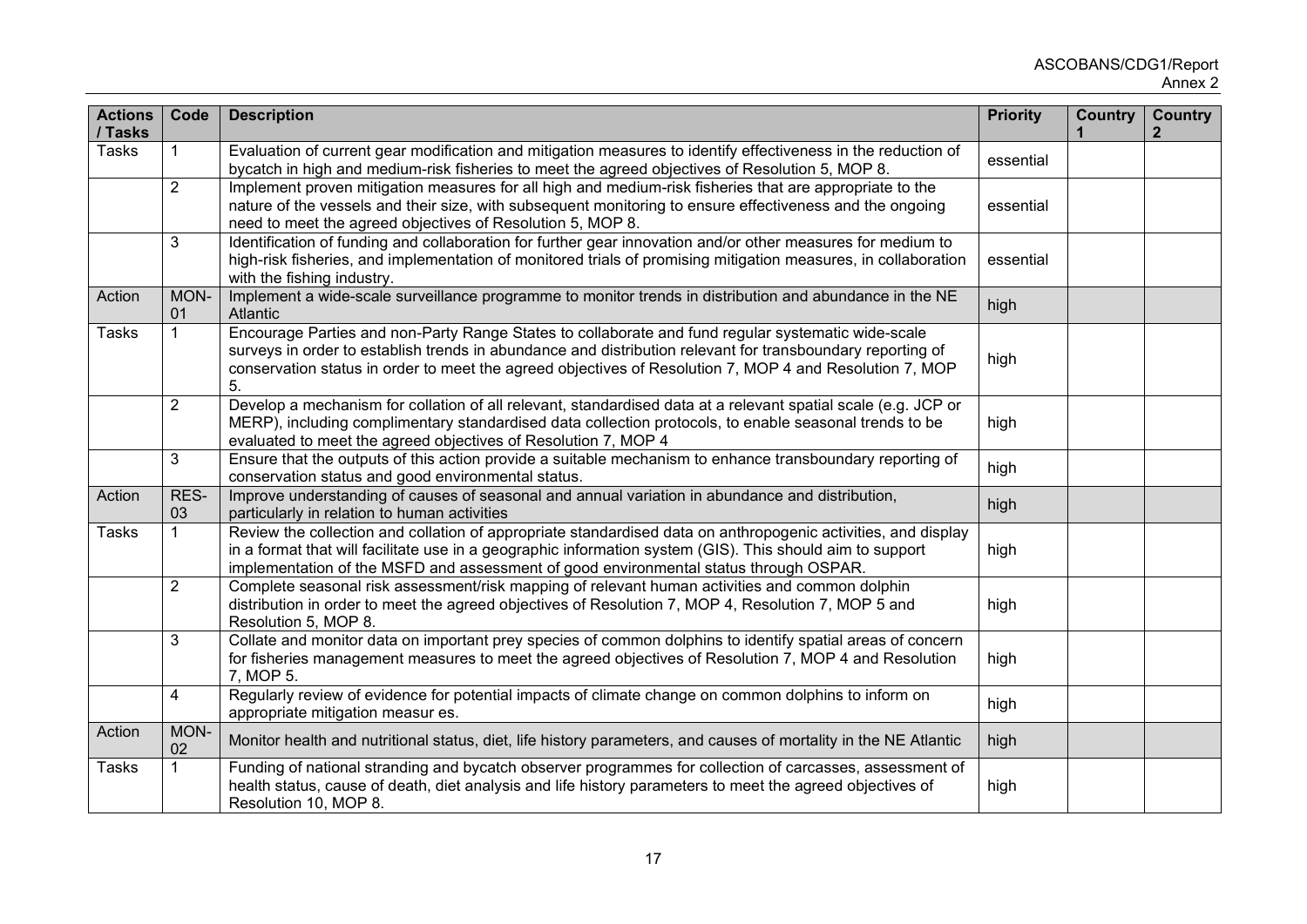| <b>Actions</b><br>/ Tasks | Code            | <b>Description</b>                                                                                                                                                                                                                                                                                                                                                                                                                                                                                                                           | <b>Priority</b> | <b>Country</b> | <b>Country</b><br>2 |
|---------------------------|-----------------|----------------------------------------------------------------------------------------------------------------------------------------------------------------------------------------------------------------------------------------------------------------------------------------------------------------------------------------------------------------------------------------------------------------------------------------------------------------------------------------------------------------------------------------------|-----------------|----------------|---------------------|
|                           | $\overline{2}$  | Ensure implementation the ASCOBANS/ACCOBAMS/IWC strandings protocol to achieve standardised,<br>comparable datasets.                                                                                                                                                                                                                                                                                                                                                                                                                         | high            |                |                     |
|                           | 3               | Support strandings programmes to enable the analysis of diet, including tissue samples for fatty acids/stable isotope<br>analysis, and life history parameters.                                                                                                                                                                                                                                                                                                                                                                              | high            |                |                     |
|                           | $\overline{4}$  | Support expansion of drift prediction modelling capabilities for determining the origin of stranded common<br>dolphins, e.g. MOTHY (Peltier et al., 2016) to identify potential bycatch high risk areas/seasons.                                                                                                                                                                                                                                                                                                                             | high            |                |                     |
|                           | 5               | Explore opportunities to sample live animals (e.g. photo analysis, swabs), in addition to samples from<br>stranded animals, facilitating agreed objectives of Resolution 7, MOP 8 to help determine population<br>structure species. Such information is fundamental to the development of the management procedure<br>outlined in Action RES - 01 (Identify the priority bycatch issues).                                                                                                                                                   | high            |                |                     |
| Action                    | RES-<br>04      | Further our understanding on population structure by assessing and developing suitable techniques for<br>these highly mobile small delphinids                                                                                                                                                                                                                                                                                                                                                                                                | medium          |                |                     |
| <b>Tasks</b>              |                 | To identify funding and develop a programme which can involve existing or potential new samples. This<br>programme will identify areas from which we require improved information on population structure, e.g.<br>differentiating groups within and beyond the continental shelf, and work required to delineate the population<br>range. Strategic sampling approaches (i.e. temporal and spatial) and statistical power analysis should be<br>undertaken to determine level of sampling required to detect appropriate units to conserve. | medium          |                |                     |
|                           | $\overline{2}$  | Actively support and encourage development of suitable techniques for discriminating population structure<br>in highly mobile small delphinids.                                                                                                                                                                                                                                                                                                                                                                                              | medium          |                |                     |
|                           | 3               | Facilitate the provision of dead bycaught animals for population structure assessment and other appropriate<br>studies. This may require repeal of national legislation to facilitate landing of bycaught common dolphins for<br>research.                                                                                                                                                                                                                                                                                                   | medium          |                |                     |
| Action                    | MIT-<br>02      | Improve understanding of and develop mitigation for the risks of anthropogenic sound                                                                                                                                                                                                                                                                                                                                                                                                                                                         | medium          |                |                     |
| <b>Tasks</b>              | $\mathbf{1}$    | Parties and non-Party Range States should coordinate and support research on the effects of underwater<br>noise on common dolphins to meet the agreed objectives of Resolution 4, MOP 5, Resolution 2, MOP 6 and<br>Resolutions 6, 8 and 9, MOP 8.                                                                                                                                                                                                                                                                                           | medium          |                |                     |
|                           | $\overline{2}$  | Parties and non-Party Range States should introduce precautionary guidance on measures and procedures<br>for all activities surrounding the development of renewable energy production and other noise-producing<br>industry to minimise risks to populations and mitigate possible effects following current best practice as<br>agreed in Resolution 2, MOP 6.                                                                                                                                                                             | medium          |                |                     |
|                           | $3\overline{3}$ | Annually monitor and assess knowledge of the effects of anthropogenic sound through review of literature,<br>including behavioural responses of common dolphins and the effectiveness of mitigation technologies as<br>agreed in Resolution 2, MOP 6 and Resolution 6, MOP 8.                                                                                                                                                                                                                                                                | medium          |                |                     |
|                           | $\overline{4}$  | Where suitable samples exist, monitor the physical effects of exposure to anthropogenic sound, i.e. acoustic<br>trauma, where access to stranded animals within the required timeframe is possible.                                                                                                                                                                                                                                                                                                                                          | medium          |                |                     |
|                           | 5               | Parties and non-Party Range States should engage with OSPAR and other relevant fora to encourage<br>noise data provision appropriate for the assessment of good environmental status.                                                                                                                                                                                                                                                                                                                                                        | medium          |                |                     |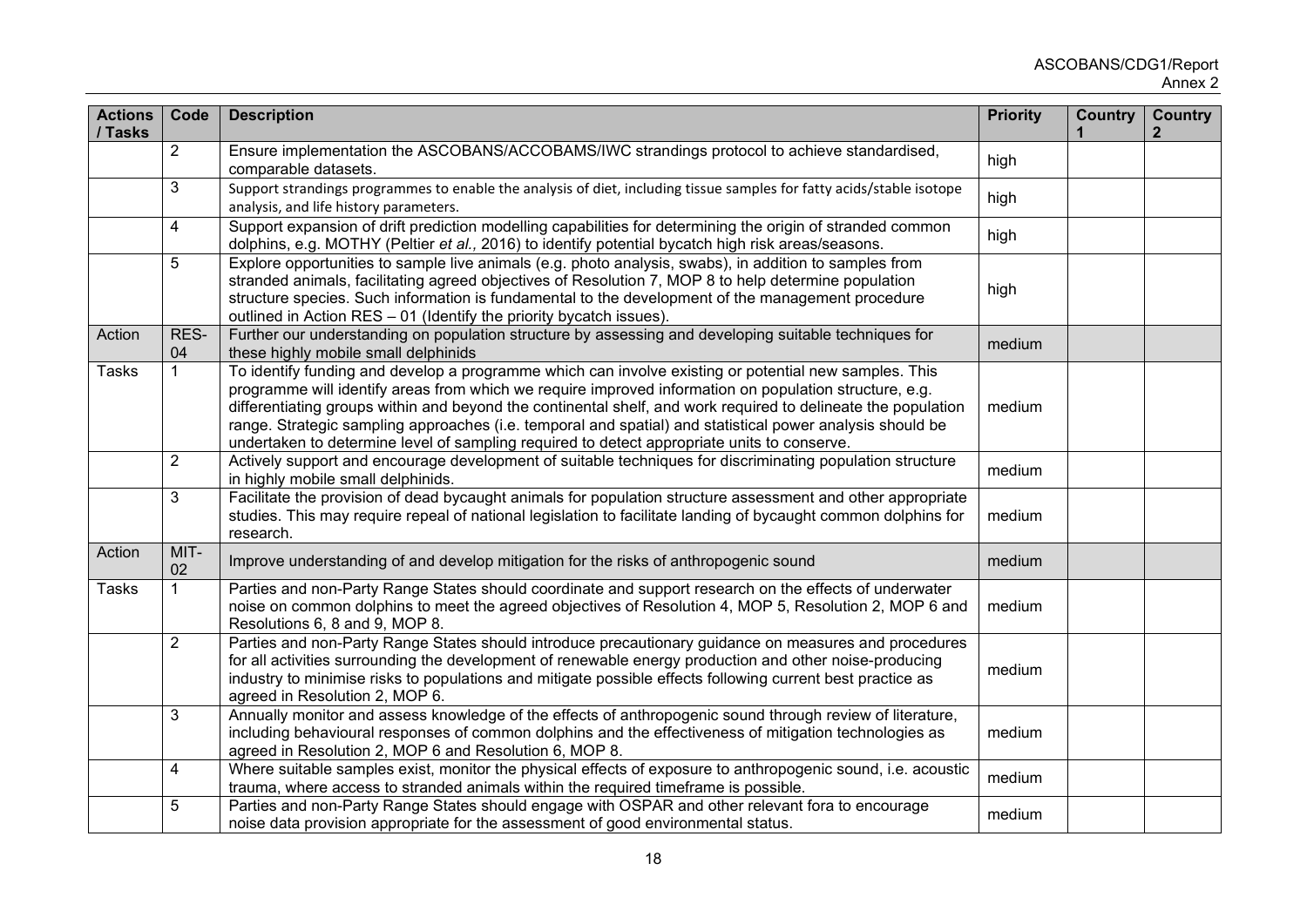| <b>Actions</b><br>/ Tasks | Code           | <b>Description</b>                                                                                                                                                                                                                                                                                                                                       | <b>Priority</b> | <b>Country</b> | <b>Country</b> |
|---------------------------|----------------|----------------------------------------------------------------------------------------------------------------------------------------------------------------------------------------------------------------------------------------------------------------------------------------------------------------------------------------------------------|-----------------|----------------|----------------|
| Action                    | MON-<br>03     | Ensure screening and assessment of the occurrence and effects of hazardous substances                                                                                                                                                                                                                                                                    | medium          |                |                |
| <b>Tasks</b>              | $\mathbf{1}$   | Continue to monitor and assess emerging chemical pollutants and marine litter (including macro-, micro-<br>and nanoplastics) in common dolphins through review of literature to progress agreed objectives of<br>Resolution 4, MOP 7, Resolution 7, MOP5 and Resolution 7, MOP 8.                                                                        | medium          |                |                |
|                           | $\overline{2}$ | Monitor effects from exposure to legacy pollutants on immune, endocrine and reproductive functions in<br>common dolphins against agreed thresholds, through continued analysis of strandings data to meet agreed<br>objectives of Resolution 7, MOP 8.                                                                                                   | medium          |                |                |
|                           | 3              | Encourage Parties and non-Party Range States to work through OSPAR and other relevant fora to aid the<br>development of an indicator of GES to meet Criteria D8C2 in order to ascertain that the health of the<br>species is not adversely affected due to contaminants including cumulative and synergetic effects.                                     | medium          |                |                |
| Action                    | MON-<br>04     | Monitor for potential increases in anthropogenic activities that lead to incidences of death, injury or adverse<br>health effects                                                                                                                                                                                                                        | low             |                |                |
| <b>Tasks</b>              | $\mathbf{1}$   | Encourage Parties and Range States to continue to give their full support to the activities related to applying<br>an ecosystem approach to the management of human activities under the frameworks of OSPAR,<br>HELCOM, the European Union and the Convention in Biological Diversity as agreed in Resolution 9, MOP8.                                  | low             |                |                |
|                           | $\overline{2}$ | Requests that Parties and Range States ensure that cross-sectoral and transboundary consultations take<br>place as early as the planning stage of activities in marine areas (marine spatial planning) with the aim of<br>identifying potential impacts and minimising or mitigating such impacts effectively as agreed in Resolutions<br>6 and 9, MOP8. | low             |                |                |
|                           | 3              | As part of the annual reporting for this plan, collect and review information to monitor changes in exposure<br>to key anthropogenic pressures.                                                                                                                                                                                                          | low             |                |                |
| Action                    | AWA-<br>01     | Public awareness tasks                                                                                                                                                                                                                                                                                                                                   | essential       |                |                |
| <b>Tasks</b>              |                | All key milestones (e.g. timetables for actions; assessment of progress against objectives etc.) to be<br>publicised through ASCOBANS and Range State media outlets in a coordinated manner agreed through the<br>SG.                                                                                                                                    | essential       |                |                |
|                           | $\overline{2}$ | ASCOBANS webpages to host key documents and updates, to be publicised by SG members.                                                                                                                                                                                                                                                                     | essential       |                |                |
|                           | 3              | Presentation of the progress at relevant events and conferences.                                                                                                                                                                                                                                                                                         | essential       |                |                |
|                           | $\overline{4}$ | Identification and publication of papers through journals and list servers/webpages to publicise lessons<br>learned and successes.                                                                                                                                                                                                                       | essential       |                |                |
|                           | 5              | Wider circulation of articles and news items through the media/social media to support the dissemination of<br>factual information to the wider public.                                                                                                                                                                                                  | essential       |                |                |
|                           | 6              | Coordination with relevant NGO's with an interest in common dolphins, to join up approaches for public<br>information campaigns.                                                                                                                                                                                                                         | essential       |                |                |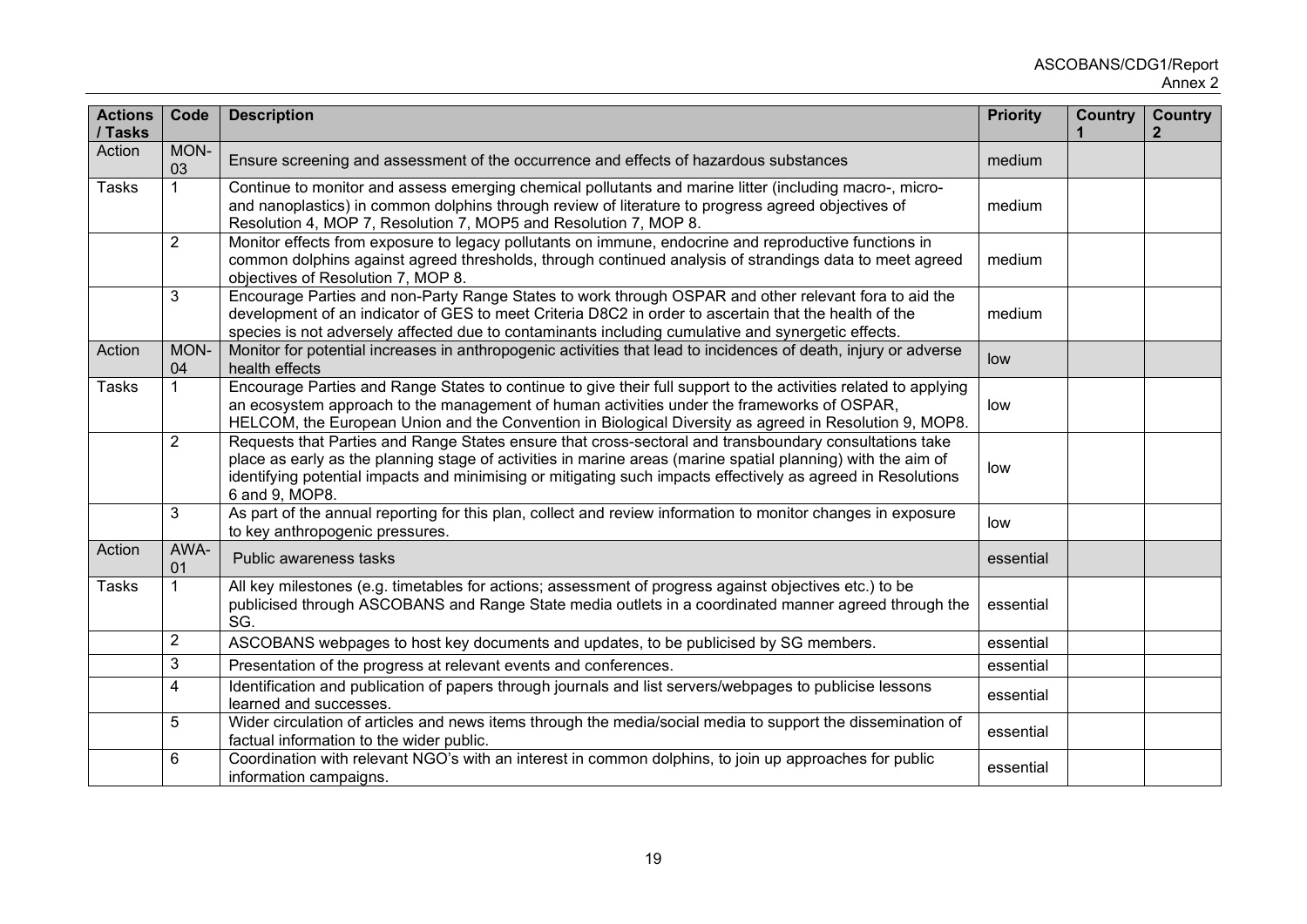## <span id="page-21-0"></span>**Annex 3: List of Participants**

Catherine BELL Policy advisor Department for Environment, Food and Rural Affairs Westminster, London, United Kingdom [catherine.bell@defra.gov.uk](mailto:catherine.bell@defra.gov.uk)

Florence CAURANT (Co-chair) Researcher La Rochelle Université / Observatoire Pelagis La Rochelle, France [florence.caurant@univ-lr.fr](mailto:florence.caurant@univ-lr.fr)

Farah CHAUDRY *(via Skype)* Senior Marine Mammal Advisor Joint Nature Conservation Committee Peterborough, United Kingdom [Farah.chaudry@jncc.gov.uk](mailto:Farah.chaudry@jncc.gov.uk)

Joan GONZALVO *(via Skype)* Biologist Tethys Research Milano, Italy [joan.gonzalvo@gmail.com](mailto:joan.gonzalvo@gmail.com)

Sami HASSANI Directeur Conservation Mammifères MarinsOcéanopolis Brest, France [sami.hassani@oceanopolis.com](mailto:sami.hassani@oceanopolis.com)

Allen KINGSTON *(via Skype)* Researcher University of St Andrews, St Columb, Cornwall, United Kingdom [ark10@st-andrews.ac.uk](mailto:ark10@st-andrews.ac.uk)

Sinéad MURPHY (Co-chair) Lecturer and Researcher Galway-Mayo Institute of Technology, Galway, Ireland [sinead.murphy@gmit.ie](mailto:sinead.murphy@gmit.ie)

Vedran NIKOLIC Policy Officer – Nature Protection European Commission, DG Environment Auderghem, Bruxelles, Belgium [vedran.nikolic@ec.europa.eu](mailto:vedran.nikolic@ec.europa.eu)

Eunice PINN Marine Environment Regulation Advisor **SEAFISH** Edinburgh, United Kingdom [eunice.pinn@seafish.co.uk](mailto:eunice.pinn@seafish.co.uk)

Fiona READ *(via Skype)* Whale and Dolphin Conservation Wiltshire, United Kingdom [fiona.read@whales.org](mailto:fiona.read@whales.org)

Bettina REINARTZ Administrative Assistant ASCOBANS Secretariat Bonn, Germany [bettina.reinartz@un.org](mailto:bettina.reinartz@un.org)

Jenny RENELL **Coordinator** ASCOBANS Secretariat Bonn, Germany [jenny.renell@un.org](mailto:jenny.renell@un.org)

Vincent RIDOUX Researcher La Rochelle Université / Observatoire Pelagis La Rochelle, France [vridoux@univ-lr.fr](mailto:vridoux@univ-lr.fr)

Fabian RITTER Policy Consultant Whale and Dolphin Conservation München, Germany [fabian.ritter@whales.org](mailto:fabian.ritter@whales.org) 

Mark Peter SIMMONDS Senior Marine Scientist Humane Society International London, United Kingdom [mark.simmonds@sciencegyre.co.uk](mailto:mark.simmonds@sciencegyre.co.uk)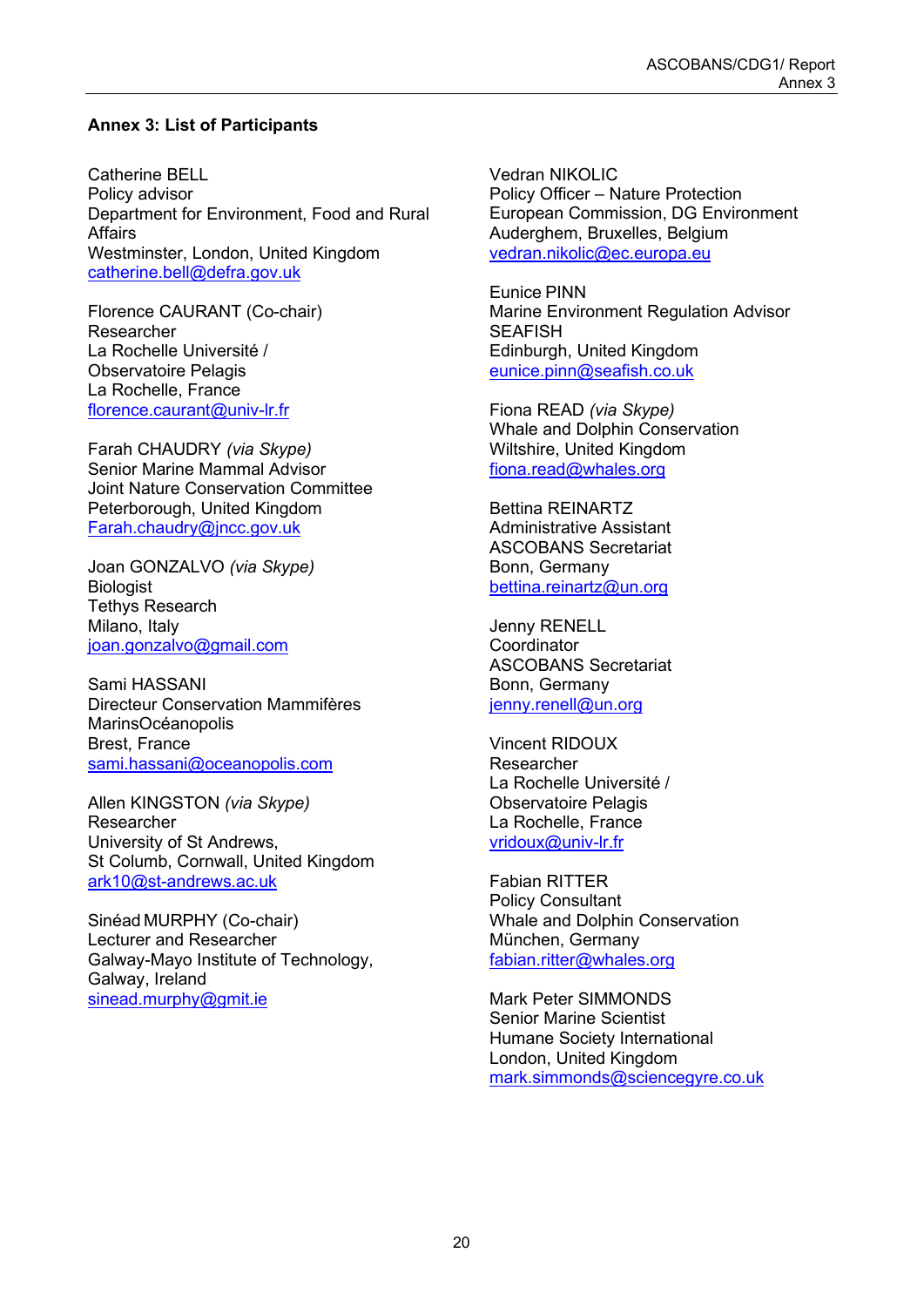## <span id="page-22-0"></span>**Annex 4: Members of the Common Dolphin Group**

## **France**

Florence Caurant – University of La Rochelle (Co-Chair) Vincent Ridoux – University of La Rochelle Sami Hassani – Oceanopolis Hélène Peltier – University of La Rochelle Jérôme Spitz – University of La Rochelle

## **Ireland**

Sinéad Murphy – Galway-Mayo Institute of Technology (Co-chair)

## **Portugal**

Marina Sequeira – Instituto da Conservação da Natureza e das Florestas

## **Spain**

Graham Pierce - Instituto de Investigacións Mariñas Begoña Santos - Instituto Español de Oceanografia

## **UK**

Farah Chaudry – Joint Nature Conservation Committee Kelly MacLeod – Joint Nature Conservation Committee Nikki Taylor – Joint Nature Conservation Committee Cat Bell – Defra Allen Kingston – University of St Andrews

**IGOs** 

Greg Donovan – International Whaling Commission

## **NGOs**

Peter Evans – Sea Watch Foundation/Bangor University Mark Simmonds – Humane Society International Fiona Read – Whale and Dolphin Conservation Sarah Dolman – Whale and Dolphin Conservation Simon Berrow – Irish Whale and Dolphin Group

## **Fishing industry**

Eunice Pinn – SeaFish

## **ACCOBAMS**

JoAn Gonzalvo – Tethys Research Institute, Italy

## **ASCOBANS**

Jenny Renell – Secretariat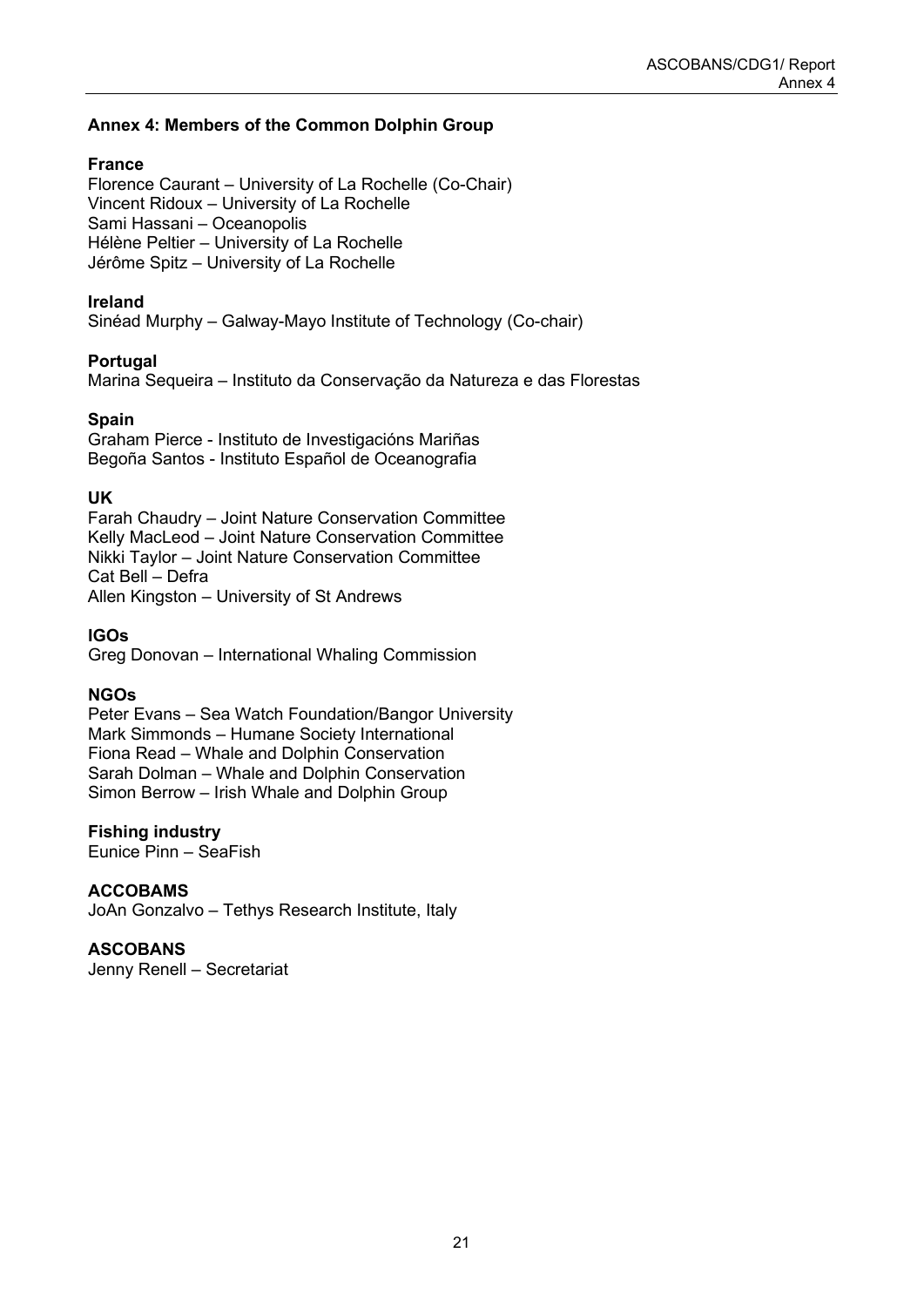## <span id="page-23-0"></span>**Annex 5: Terms of Reference for the ASCOBANS Common Dolphin Group**

## **Terms of Reference for the Steering Group for the ASCOBANS Species Action Plan for North-East Atlantic Common Dolphin ("Common Dolphin Group")**

## **1. Introduction**

The Short-beaked Common Dolphin *(Delphinus delphis*; hereafter referred to as the Common Dolphin) population in the North-East Atlantic is facing ever-increasing anthropogenic pressures, the most significant of which is bycatch. Chemical pollution and noise disturbance are also major anthropogenic pressures.

In 2015, the Advisory Committee of the Agreement on the Conservation of Small Cetaceans of the Baltic, North East Atlantic, Irish and North Seas (ASCOBANS) noted the need for monitoring the North-East Atlantic Common Dolphin population. In 2016, Parties to ASCOBANS adopted Resolution 8.4 on the conservation of Common Dolphins, requesting the Steering Group to develop a comprehensive conservation plan for the Common Dolphin in the eastern North Atlantic with the aim of restoring the population to a favourable conservation status. The draft Species Action Plan for the North-East Atlantic Common Dolphin was first tabled at the 24<sup>th</sup> Meeting of the Advisory Committee in 2018 and adopted intersessionally.

## **2. Terms of Reference**

The group as described here will hereafter be referred to as the "Common Dolphin Group". The Common Dolphin Group is a Steering Group of the ASCOBANS Species Action Plan (SAP) for North-East Atlantic Common Dolphin, a group under the Advisory Committee within the meaning of Article 5.4 of the Agreement. The work of the Common Dolphin Group will be facilitated by the ASCOBANS Secretariat. Pending funding, a Coordinator will support the work in the future. The Chair or Co-chairs of the Common Dolphin Group will be appointed in its first meeting.

## **a) Tasks**

The Common Dolphin Group has the following tasks:

- Coordinate and drive the implementation of the Species Action Plan for the North-East Atlantic Common Dolphin, including assessing funding options where appropriate;
- Collate reports on the progress of implementation, effectiveness, issues encountered, and the results obtained;
- Evaluate progress in implementation, specifically with regards to each of the ten actions as defined in the SAP;
- Establish further implementation priorities and make appropriate recommendations;
- Report to each Advisory Committee meeting on the progress;
- Encourage countries to harmonise their national efforts, including allocation of funding;
- Encourage cooperation between ASCOBANS, ACCOBAMS<sup>[1](#page-23-1)</sup> (in particular taking into consideration the ongoing initiative of ACCOBAMS/IWC Conservation and Management Plan for Mediterranean Common Dolphins) and other Range States;
- Promote the SAP to relevant stakeholders; and
- Evaluate the effectiveness of the SAP every six years to make recommendations for updating it.

## **b) Composition**

The group will aim to have representatives from all Range States of the species in the North-East Atlantic<sup>[2](#page-23-2)</sup>, irrespective of their status as ASCOBANS Parties or Non-Party Range States, preferably

<span id="page-23-1"></span><sup>1</sup> Agreement on the Conservation of Cetaceans of the Black Sea, Mediterranean Sea and Contiguous Atlantic Area.

<span id="page-23-2"></span><sup>2</sup> France, Ireland, Portugal, Spain, and the United Kingdom.